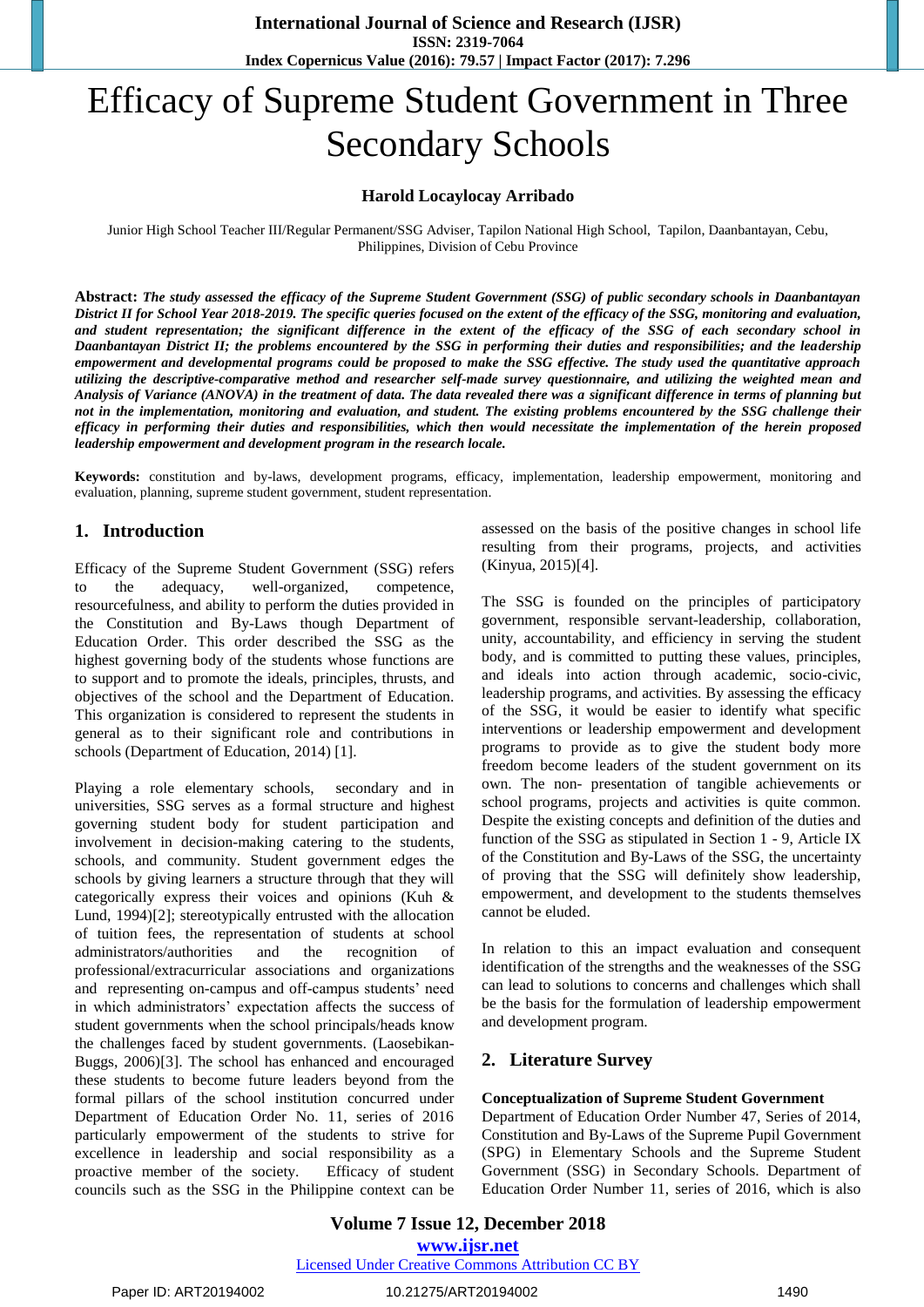known as, Additional Guidelines to the Department of Education Order Number 47, Series of 2014, ensures a wider participation and representation in the Student Government (SG) across all year level in the Basic Education Program (BEP) including the SHS students. Sections 3 and 4, Article III of the Constitution and By-Laws of the SPG and SSG in elementary and secondary schools, the SPG/SSG is committed to putting these values, principles, and ideas into action through academic, socio-civic, leadership programs, and activities. So, all bona fide students of the school are members of the student body to whom the SSG is always obliged to serve and accountable to (Department of Education, 2014)[5].

Recognizing the role and contribution of the SPG and SSG in the schools under the Student Government Program (SGP), the Department of Education has ordered and disseminated the attached Constitution and By-Laws of the SPG in primary schools and SSG in secondary schools, together with other documents, to be introduced in all schools nationwide (Department of Education, 2014)[6]. SSG is significant instruments in bringing out the learner's leadership potential and in inculcating in their heart the passion of service. Therefore, it is the task-related and function-based training for student leaders (Pascua, 2017)[7].The efficacy of the SSG can be measured through planning, implementation, monitoring and evaluation, and student representation as guided by the powers, duties, and responsibilities as mandated by the Department of Education (Department of Education, 2016)[8]. The SSG strives to improve the leadership skills and potential of all the student leaders within their scope and authority.

#### **The Youth, Nation, and Education**

Students as youth are the next generation that will lead different groups in this world. They must be immediately exposed to leadership skills and abilities. Teaching and exposing the young about knowledge of leadership, such as leadership style and school programs, can improve a student's leadership skills (Ferdiansyah & Meutia, 2017)[9]. When young people stand up and act, they have the strength and dynamism to bring about a tremendous transformation in society especially in a school (Pascua, 2017)[10]. SSG should imprint patriotism and promote its participation in public and civic affairs (Ramirez, 1994)[11]. Hence, it represents a diversity of student interests (Ferdiansyah & Meutia, 2017)[12]; primary avenues in developing the leadership capacity of those who engage in their activities (Rosch & Collins, 2017)[13]; in which a student government will only flourish if students commit themselves to the concept and make it work (Department of Education and Science, 2002)[14]; responsible for assigning students to committees and commissions. The responsibilities of student governments may vary from institution to institution (Torok, 1999)[15]; contributing to the climate and culture of their schools and communities being imaginative individuals, good problem solvers, school promoters, ideas givers and reliable people who illustrate positive attitudes toward life (National Honor Society, n.d)[16].

Young people have generously contributed to state - building through civic engagement and active participation in government affairs and meaningful development activities (Ramirez, 1994)[17]. Section XIV of Article VI of the Constitution and By-Laws of the Supreme Pupil Government in Elementary Schools and the Supreme Student Government in Secondary Schools, on its duties and obligations states that every student shall strive to become a proactive member of the society and to contribute to the development of his/her community (Department of Education, 2016)[18].Philippine Constitution of 1987 Section XIII, of Article II also states that the State recognizes the vital role of youth in building the nation and shall promote and protect its physical, moral, spiritual, intellectual and social well - being. the Enhance Basic Education Act of 2013 declared that the State must ensure that every graduate of basic education is a competent individual who has learned through programs based on sound educational principles and focused on excellence, the foundations of lifelong learning, the ability to engage in work and be productive, the ability to coexist in fruitful harmony with local and global communities, the ability think autonomously, creatively and critically thinking, the ability and willingness to change others and one's own self (Enhance Basic Education Act of 10533, 2012)[19]. The formation of a student council, such as SSG in the Philippines, gives students the opportunity to acquire the kind of communication, planning, and structural skills that will be useful to them in their future lives (Department of Education and Science, 2002)[20].

A student leaders as individuals and integral members of society should value their roles in society, apply learned knowledge and translate their ideas into actions that benefit nation- building. The best way to transform student leadership ideals into action is by enabling them to discern the challenges and transform these challenges into positive endeavors, such as school programs, projects, and activities for the students (Santaria & Madrid, 2016)[21].Young people of today are the pillars of this country by possessing the strength and dynamism so that they will become instrument in building strong nation(Vargas, 2003)[22]; by enhancing effectiveness of student council in their schools: reducing the number of student councilors in the big student councils, administration listening and giving support to the student council, administration to act promptly to the issues raised by the student councilors, making the student council autonomous, administration holding regular meetings with the council, training and giving appropriate guidance and counselling to the student council, and motivating the student councilors through, for example, taking them for outings and trips (Kinyua, 2015)[23]. SSG gives students the opportunity to cultivate leadership through the organization and implementation of school programs, projects, and activities. In addition to the planning of events that contribute to the welfare of the school and the community, the student council is the voice of the student body Blaine's Schools Organization (2018)[24]. Students have mastered not only technical knowledge and skills but in particular leadership skills (Chai, 2015)[25]. Adequate development in any area can only be achieved if adequate leadership is in place and the state can grow while school helps train the leadership skills and knowledge of a leader and make him aware of his duties by encouraging them to participate in various tasks in extra or co-curricular programs in school which shall be,

**Volume 7 Issue 12, December 2018**

**www.ijsr.net**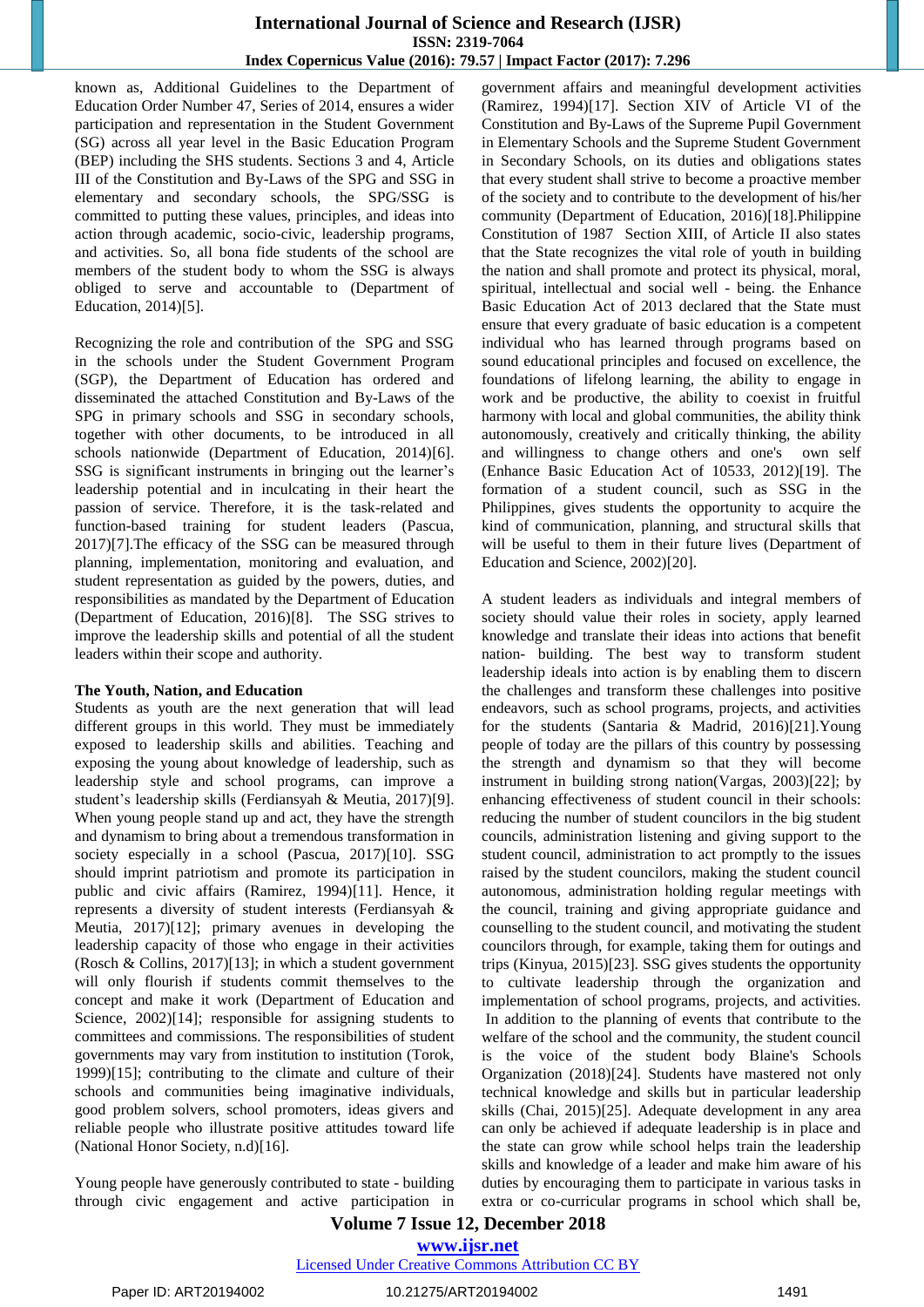later on, a paramount importance in democratic countries (Haider, 2011)[26]. Likewise, leadership skills will be important for the future career of students and these leadership skills can be built and developed as students continue their studies (Chai, 2015)[27].

#### **The Supreme Student Government and Education**

Generally, a student government that appears in all secondary schools is essentially organized and set up to help the government develop a student's leadership qualities and improve interpersonal skills (Ferdiansyah & Meutia, 2017)[28]; answering the changing demands of society, and the needs of the state as well as the global trends of human development (Aymoldanovna, Zhetpisbaeva, Kozybaevna, & Kadirovna, 2015) [29]. The main functions of the organization are in the best interest of the students to improve the quality of life, relationships between students and institutions, and education through its participation in campus topics, programs, and services Philadelphia University Student Government Association (2017)[30]. SSG will provide opportunities to develop leadership, educational, social and community services that meet the needs of the school, and the community (Department of Education, 2014)[31].It is a special form of proactive, self directed and responsible learners social activity that deals with important issues of students 'lives and activities, develops students ' social activities and supports social initiatives (Kalimullin, Vlasova, & Sakhieva, 2016)[32]; as opportunities for co-curricular or extracurricular involvement (Rosch & Collins, 2017)[33], like involvement in the affairs of the schools, work partners with school administrators, faculty, staff, parents and its students (Department of Education and Science, 2002)[34], otherwise cannot exist without the participation of the student body (Purdue Exponent, 2018)[35].

The creation of special organizational and pedagogical conditions to establish an effective system of student governance at the university like providing assistance in the formation and organization of student government bodies during their initial work period; teaching and practical manuals on the organization of the student government activities, including regulations, concepts, programs, orders should be available at the university; and student government members should have a system of training and a system of continuity (Dorozhkina, Zaitseva, and Tatarskikh 2016)[36]. Many adult proponents saw the student government as an extension of the progressive pedagogical concept of learning by doing like involving learners in existing structures of the city and federal governments become responsible for politics and education. The opponents, however, argued that the systems would simply reproduce the corruption of the existing political system (Wallach, 2008)[37].

The important goal for educators and program leaders is to empower students to become effective social change leaders and actors through identification of relevant leadership development indicators and define strategies for students to improve their leadership skills (Stayhorn, 2006)[38]; to provide a working model to organize student government activities, including the structure and interaction scheme with university administration; the student government bodies should be provided with resources such as premises, work equipment, access to the working space, financial support for the student government work plans; and information support of the student government bodies (Ezhukov, 2009) [39]; leadership while holding the position in an organizations, like the SSG, need good, competent and efficient leaders which are important for future careers, and these leadership skills can be built and developed as students continue their studies (Shertzer, Wall, Frandsen, Guo, Whalen & Shelley, 2005)[40]; which comes with a great responsibility on the part of students, needs proper time management, skills in leading the whole student and school community with a balanced academic and extracurricular activities to that neither of the two would be left behind (Castro, 2017)[41]; become leaders through the process of teaching, learning and observing (Hyacinth, 2014)[42].

## **The Supreme Student Government Policy**

Leadership that is focused on empowering the interest of the student body and upholding and adhering to the Mission Statement of the Department of Education (DepEd) is essential for successful school programs and development. In order that the student leaders can fully serve effectively in their duties and responsibilities as integral to the student government program, steps must be taken toward their evaluation with the clear prospect for enhancement and growth. The SSG is being tagged as the highest democratic representation of the student body so its ineffective and unsatisfactory performance may eventually affect the interest of the student body.

The Department of Education enjoins all the schools to implement, One School, One Supreme Student Government Policy to: lay the groundwork for unity and cooperation among pupils and students by providing a venue for improving their leadership skills and abilities; seek to train pupils and students to become a better member of society anchored on the ideals and principles of participative democracy and good citizenship; and harness the pupils and student government as partners in achieving quality education and academic excellence which can be enhanced through planning, implementation, monitoring and evaluation, and student's representation: (Department of Education, 2010)[43].

Planning involves a series of steps that determine how a goal can be attained or a set of related goals by the school in which effectiveness of an organization depends directly on the effectiveness of its managers. Similarly, the SSG officers take the organization into careful planning in the realization of the student matters, affairs, and activities of the organization, determination of the organizational goals, development of premises about the current environment, selection of the approach, initiation of the SSG with activities to turn plans into actions, and evaluateion of the outcomes. Middle Tennessee State University (2018) clarified the importance of where the organization goes and how it gets there so leaders make strategic plans to determine in advance what is to be achieved, when, by whom, how and at what cost[44]. Department of Education, (2016) SSG plans the support and promotion of ideas, principles, thrusts,

## **Volume 7 Issue 12, December 2018 www.ijsr.net**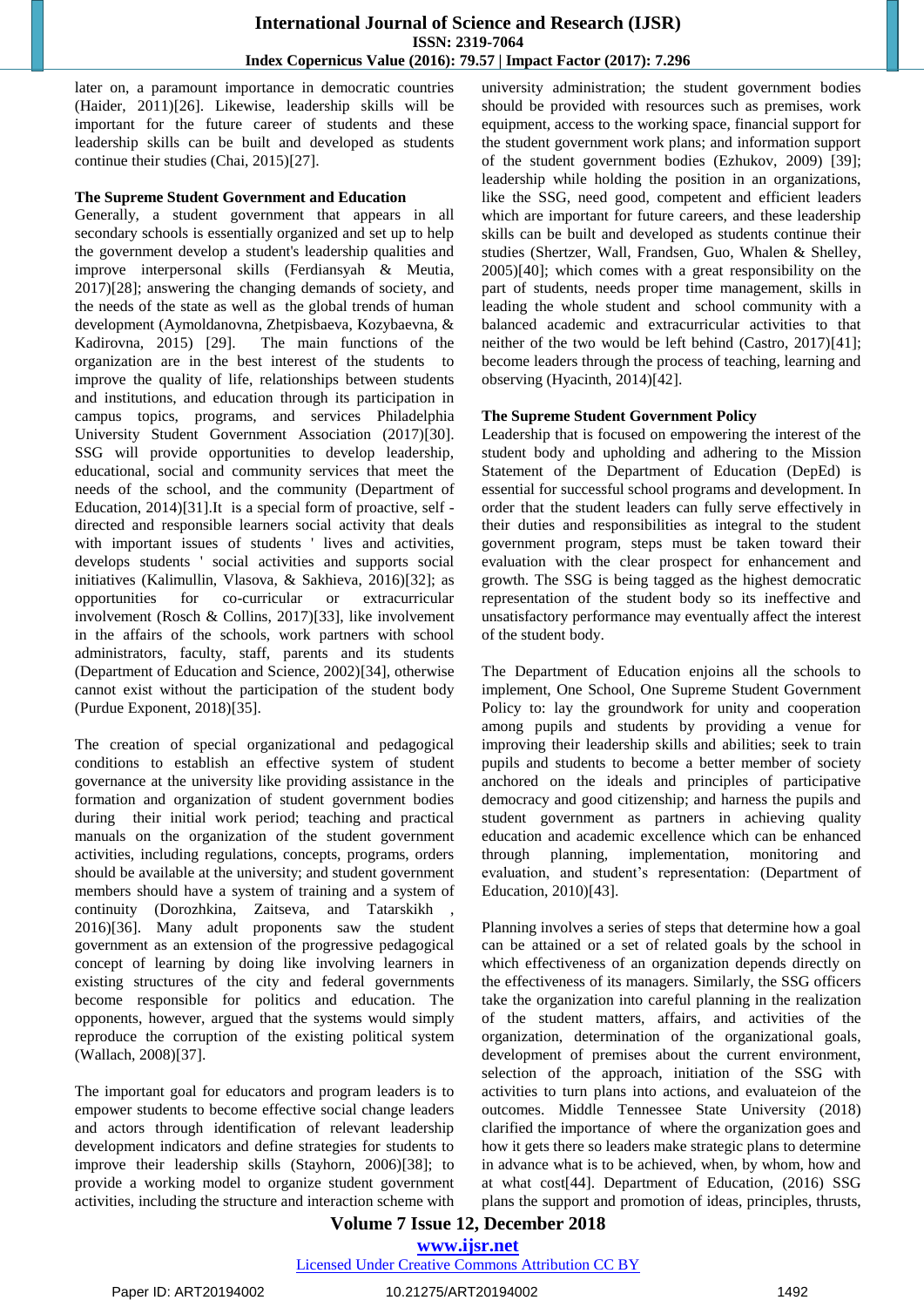and objectives of the organization and the school, and the Department of Education to ensure the fair, efficient, and effective delivery of services to student body and to formulate and recommend programs that will address the relevant issues and concerns of the students [45].

The implementation includes the deployment and mobilization of the operations of the program into progress. Leaders need to understand which duties and responsibilities will continue as normal and which ones will change by putting the plan into action which could be the most enjoyable because work is done, but it can also be the most frustrating while he details can be tedious and sometimes overwhelming (Ascend, 2018)[46]. Implementation involves the decision- making and operating stage in which a difficult step after the decision is to implement what was decided to become operational [\(University of California](https://publishing.cdlib.org/ucpressebooks) Press E-[Books Collection, 2004\)](https://publishing.cdlib.org/ucpressebooks)[47].The responsibilities of the SSG officers include in enforcing the policies designed to protect and to promote the student's rights and welfare; spearhead all the Department of Education driven thrusts, projects, programs, and activities; and create committees as may be necessary to address the needs of the students (Department of Education, 2016)[48].

Monitoring and evaluation are integral and separate parts of the program preparation and implementation of the programs, projects, and activities of the student government. These are key tools for strategic positioning, organizational learning and sound management in the future (United Nations International Children Emergency Fund, 2003)[49]. It improves the overall efficiency of project planning and implementation since the overall objective of monitoring and evaluation is to measure and evaluate performance in order to more effectively manage results and results known as development results It also allows the organization to gather relevant information from past and current activities, which can serve as a basis for programmatic adjustment, realignment, and future planning. Without effective monitoring and evaluation, it would be impossible to assess whether the work is heading in the right direction, whether progress and success can be claimed and how future efforts can be improved (The United Nations Development Program, 2002)[50]. It ensures that the effective and efficient organization of students is provided to all students and at all grades so that the SSG officers should be dutiful and responsible for monitoring and evaluating the students' activities in the school and in the community; monitor and coordinate with the SSG Commission on Election (COMELEC) every election period; and monitor and coordinate the elections of other recognized campus cocurricular organization (Department of Education, 2016)[51].

The student representation structure aims to ensure that all students are represented. The school is committed to improving the motivation of students to engage in learning, and to the participation of students in processes that can improve their educational experience by expressing out their opinions, suggestions, and grievances on topics of interest, such as student affairs, and activities (Department of Education and Science, 2002)[52]. It is critical to the continuing aim of improving the student experience since the views of students are heard at all school levels, affecting school practice and strategic direction. SSG functions to serve as representative of the students in voicing their opinion, suggestions, and grievances; to make recommendations to school authorities regarding student matters, affairs, and activities; to act as coordinating council of all co-curricular organizations in the school; to participate in the crafting and formulation of the School Improvement Plan (SIP); and to recommend to the School Head the granting, renewal or revocation of accreditation of campus student organizations (Department of Education, 2016)[53].

The effectiveness of student councils can be judged upon the positive changes in school life that result from their program, projects, and activities since it create an opportunity for joint decision- making between students and school staff. Kinyua( 2015) posited that the efficacy of student councils can be measured in relations of how they operate and what they achieve [54]. Department of Education (2014) declared that one of the objectives of the Supreme Pupils/Students Government is to empower the students to strive for excellence in leadership and social responsibility, thus, encourage them to be proactive members of the society while upholding consistently demonstrate in upholding and adhering the Mission of the Department, thus, protect and to promote the right of every student to quality, equitable, culture-based and complete basic education [55]. In connection to this, Chaucer School (2017) believes that students should be provided with a variety of opportunities to develop and practice leadership skills in preparation for out-of-school life which should focus on improving the quality of teaching and learning in the classroom, supporting the goal of the school to be a place where everyone enjoys learning and creativity, finding solutions and taking on their responsibilities that leadership program offers formal and informal learning opportunities to develop students as leaders; and processes and structures for a student representing and incorporating student views into the decision – making the process for school life[56]. Kinyua (2015) suggested that student councils should be properly trained and inducted to enable them to deal with even complicated issues by themselves through provision of student councils with the knowledge; skills and resources that they need to become active and committed leaders in their schools and communities though student council efficacy depends to a large extent on whether the newly elected student leaders receive leadership training or not[57].

Association for Career and Technological Education (2012) recommends explicit leadership training must be combined with leadership engagement opportunities which requires a group and a goal and a student must learn to build trust and foster cooperation to succeed while mastering basic skills and knowledge, generally, requires a student without the help of others, demonstrating successful leadership not only enables the group to perform a particular task, but also to create effective leadership with opportunities for leadership experience though effective leadership development requires a multifaceted approach that integrates formal training to help students build effective leadership with leadership opportunities[58].

## **Volume 7 Issue 12, December 2018**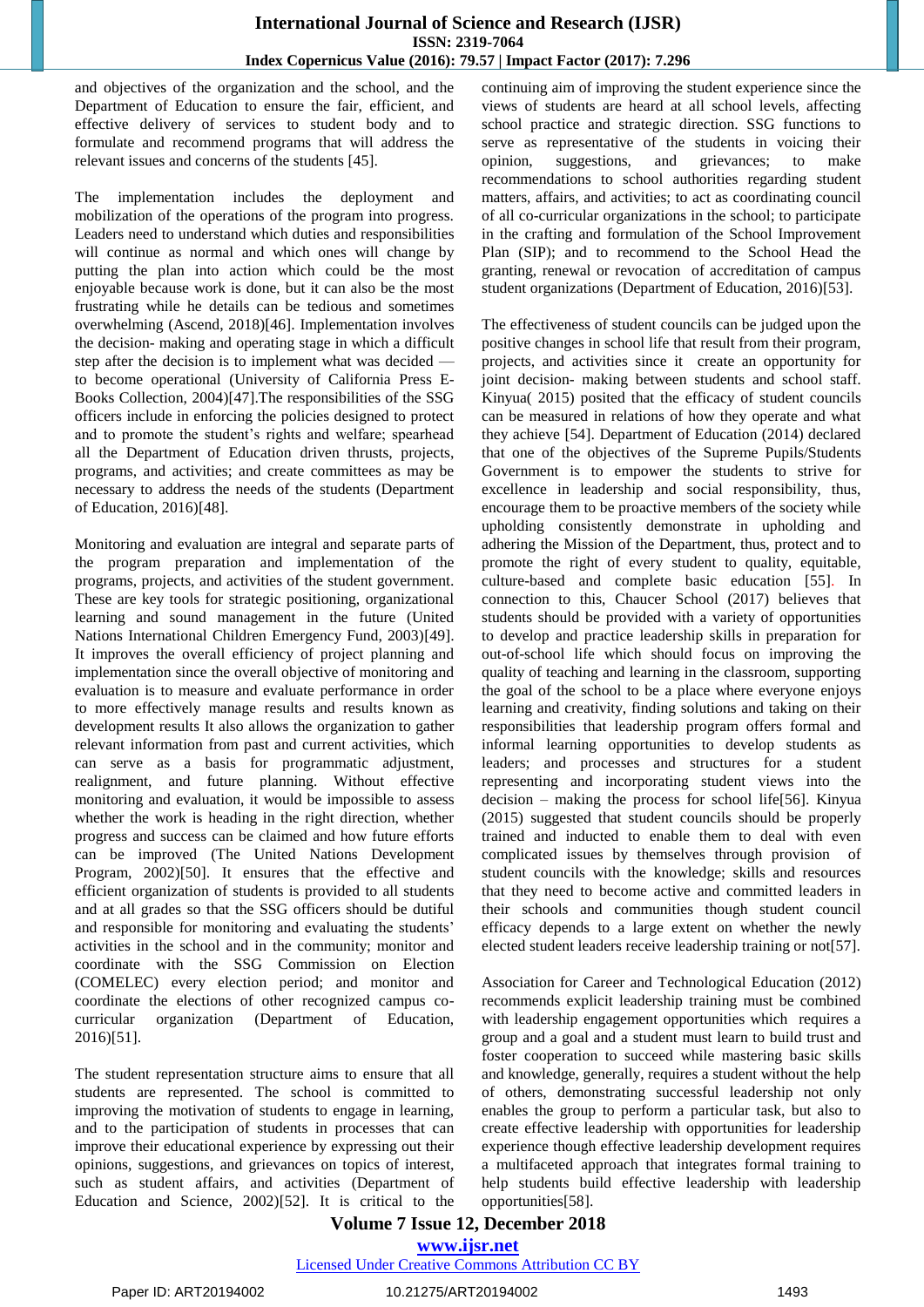Lloyd (2006) predicted the characteristics related to student leadership through the assessment of the relationship between peer influence, role model influence, extraversion, self - confidence and self - efficacy, and the number of college student's leadership positions which revealed that past leadership experiences give students some confidence and hint of their success as student leaders [59]. While Mullen (2010) declared that cooperation and collective relationships between student leaders, other students, and school administrators need to improve to facilitate change and create a global understanding of better learning and proactive education. Student - led leadership activities should focus on joint group participation and not on the individual work of a single leader[60]. Since student programs and strategies are at the forefront of student engagement, they must be reconciled not only in the institution's regular programs but also in the current and never-ending evolution of the needs, strengths, and weaknesses of students and leaders.

The government through Department of Education has issued a department orders and memoranda that spell out fervent basic powers, functions, and responsibilities of student leaders and recognizing the role and contribution of the SSG, under the Student Government Programs (SPG), through Department of Education Order Number 47, series of 2014, Constitution and By-Laws of the SPG and SSG In Elementary and Secondary Schools and Department of Education Order Number 11, series of 2016. The SSG is significant instruments in bringing out the learners' leadership potential and in inculcating in their hearts the passion of service.

Student government organization like the SSG aims to establish a representative body that fosters leadership and promotes the well- being and excellence of learners for all, most particularly followed and observed in Daanbantayan District II Secondary Schools in the Division of Cebu Province - Department of Education.

Vega (2016) revealed that two to three years topped the list of the respondents bearing all familiar with the skills needed to run an organization through previous experience[61]. Aymoldanovna, et al. (2015) revealed that leadership development university students in the activities of student government entails the quality of leadership training should stimulate the student government and take into account the education and educational environment of the SSG, which can be considered as an indicator of the high level of development[62]. .Padayhag (2005) in Siquijor State College recommended include Supreme Student Council Leaders promote of cohesiveness ensuring that everybody in the organization shares the entity's vision, mission and objective, the promotion of proper coordination in terms of task performance and the like were often manifested by the student leadership actuation in leading the organization [63]. Vargas (2003) showed that the student development programs and activities carried out by the academic, and literary-musical and sports clubs were relevant and helpful in achieving the objectives[64]. Educational trips and visits, leadership training, literary musical activities, and intramural/athletic competition and playground demonstration were very important to enrich the experience of students and relate their learning in the classroom with reality

Ibarrientos (2015) stated that SSG involves extent of leadership skills and functions of students in the Philippine educational setting as mandated by DepEd all sought out the existing conditions as the basis for leadership empowerment and development program for SSG generally different at the same time because of the different settings and time frames [65].

## **3. Research Methodology**

## **Design**

The study uses the quantitative approach ,descriptivecomparative design. There is the possibility of statistically demonstrating significant differences in the efficiency of the SSG by schools allowing the researcher to compare the effectiveness and problems encountered by the SSG's of three schools. The quantitative approach focuses on collecting and generalizing numerical data across groups or explaining a particular phenomenon (University of Southern California, 2018)[66].

## **Locale**

The study is conducted in the northern tip in the Province of Cebu, that of the Municipality of Daanbantayan, Division of Cebu Province. The municipality of Daanbantayan is divided into two districts: District I and District II. Each district if headed by Public Schools District Supervisor. District I is composed eight secondary schools and one integrated school. In Daanbantayan District II, there are five secondary schools in which three were identified to be the focus of the study.

#### **Respondents**

The target respondents of the study were the SSG Officers, Homeroom Class Presidents, and Classroom Advisers in identified secondary schools in Daanbantayan District II completely enumerated from three different high schools. There were 142 total respondents which include the 36 SSG Officers, 53 Homeroom Class Presidents, and 53 Classroom Advisers. SSG Officers. With inclusion criteria, respondents (a) must be an SSG Officers, Homeroom Class Presidents, Classroom Advisers, and bona fide member of the school covered under the study; and (b) must adhere to the voluntarily informed consent form. With exclusion criteria, respondents: (a) when the said respondents were not SSG Officers, Homeroom Class Presidents, Classroom Advisers, and not a bona fide students of the school under study; (b) if the SSG Officers, Homeroom Class Presidents, and Classroom Advisers who did not sign the informed consent form; (c) those respondents who at the time of distribution of questionnaire withdrew their volunteerism in the participation of the study; and (d) SSG Officers, Homeroom Class Presidents, and Classroom Advisers who are considered with special condition or illness were not included or become a respondent of the study.

Finally, the respondents involved in this study are 142.

## **Volume 7 Issue 12, December 2018**

**www.ijsr.net**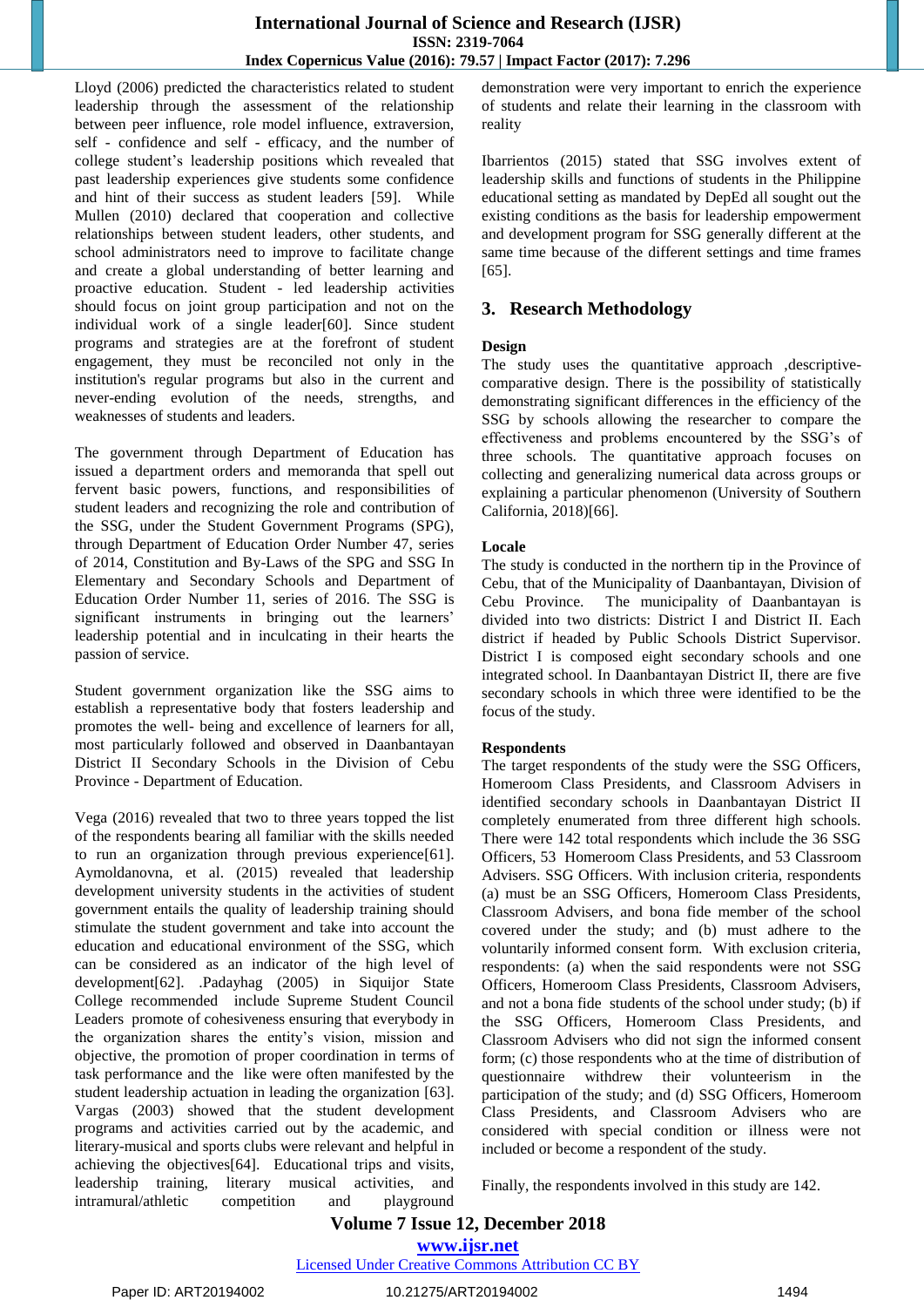#### **Instrument**

The main instrument of this study is a self-made survey questionnaire. The first part of the research instrument was designed to collect information related on the extent of efficacy of SSG among the secondary schools through planning, implementation, monitoring and evaluation, and students' representation. The questions were based on the interpretation of the researcher on the powers, duties, and responsibilities of the SSG as stipulated in the Constitution and By-Laws of the SSG (Department of Education, 2016)[67].

The perceived problems encountered by the SSG in the performance of their duties and responsibilities. Some other questions and statements were based on Department of Education Order Number 36, Series of 2016, and Department of Education Order Number 11, Series of 2016. The instrument was pre-tested by 15 experts who were asked to answer the questionnaire for its content validity. Content validity was done for the improvement and revision of the questionnaire by the adviser. It was presented to the adviser for comments and suggestions for the enhancement of the questionnaire with a reliability of 0.84 using Cronbach's Alpha.

The variables of the research instruments will be measured by the weight assigned to every response with its corresponding range and scale in answering the questionnaire using a four-point scale, as follows: Excellent (3.36 - 4.00); Very Good (2.51 - 3.25); Fair (1.76 - 2.50); and Poor (1.00 - 1.75); Perceived problems encountered by the SSG in performing their duties and responsibilities, still using a four-point scale with different descriptions, that is, Always (3.36 - 4.00); Sometimes (2.51 - 3.25); Seldom (1.76 - 2.50); and Never (1.00 - 1.75).

#### **Data Gathering Procedure and Analysis**

Securing a letter for approval of the study from the Dean of the Graduate School of Education, the Schools Division Superintendent, Public Schools District Supervisor, and the School Administrators, the researcher proceeded with the study. The respondents were then convened into designated areas to answer the given survey questionnaire peacefully and religiously according to the objectives of the study. The researchers gave at least 10 to 20 minutes to the participants or the respondents in answering the researcher-made survey questionnaire. The nature of commitment of the respondents was voluntary in nature while data gathered were held with utmost confidentiality. The proposed manuscript was submitted to the University of the Visayas – Institutional Regulatory Board (UV-IRB) for the ethical review who gave the signal and provided the approval to proceed with the conduct of the study

The data was then gathered from the retrieved survey questionnaires, tallied and subjected to appropriate statistical treatments like weighted mean (WM), and analysis of variance (ANOVA) and Tukey's post hoc analysis.

## **4. Presentation, Analysis, and Interpretation of Data**

**The Extent of the Efficacy of the Supreme Student Government** 

| <b>Indicators</b>                           | Weighted | Verbal      |
|---------------------------------------------|----------|-------------|
|                                             | Mean     | Description |
| To promote the ideals, principles, thrusts, |          |             |
| and objectives of the SSG, the School, and  | 3.12     | Very Good   |
| the Department of Education                 |          |             |
| To ensure fair, efficient, and effective    | 3.20     | Very Good   |
| delivery of services to the student body    |          |             |
| To formulate and recommend programs         |          |             |
| that will address relevant issues and       | 3.18     | Very Good   |
| concerns of the students                    |          |             |
| Overall Weighted Mean                       | 3.17     | Very Good   |

Table 1 reflected the overall weighted mean is 3.17 or verbally described as very good. There was a keen interest of the SSG to put planning into action or formulate and recommend programs that will address relevant issues and concerns of the students.

Planning involves a discussion of possible programs, projects, and activities that address the needs of the students in school. The capability of the leaders like the SSG officers in bringing the organization into careful planning is an advantage in the realization of the student's programs, projects, and activities of the organization. A wellformulated strategy for better planning of the programs, projects, and activities can demonstrate a concrete understanding and appreciation towards the organization, its mission, functions, programs, and projects, and directions (Department of Education Memorandum Number 137, 2016)[68]. Planning shall develop self-confidence, critical thinking, problem-solving, decision-making, and learning among the student body and to utilized these skills in contributing to nation building while SSG officers at all times, should be accountable and transparent with all of its transaction involving the interest of its constituents who they must serve with outmost responsibility, integrity, loyalty, efficiency, and professionalism (Department of Education, 2014)[69]. Students who can engage with and inspire a diverse group of other students tend to be more effective than those who try to operate on their own (Collier, Swearer, Doces, & Jones, 2012)[70].

| Table 2: Weighted Means of SSG's as to Implementation |  |
|-------------------------------------------------------|--|
|-------------------------------------------------------|--|

| <b>Indicators</b>                                                                                                | Weighted | Verbal      |
|------------------------------------------------------------------------------------------------------------------|----------|-------------|
|                                                                                                                  | Mean     | Description |
| • Adopt the Constitution and By-Laws of<br>the Supreme Student Government                                        | 3.22     | Very Good   |
| ·Implementation of the synchronization of<br>elections of all other school-based co-<br>curricular organizations | 3.24     | Very Good   |
| • To enforce policies design to protects and<br>promote the student' right and welfare                           | 3.21     | Very Good   |
| •Create committees necessary to address<br>the needs of the students                                             | 2.93     | Very Good   |
| •To spearhead all DepEd driven thrust,<br>projects, programs, and activities of SSG                              | 2.92     | Very Good   |

## **Volume 7 Issue 12, December 2018**

**www.ijsr.net**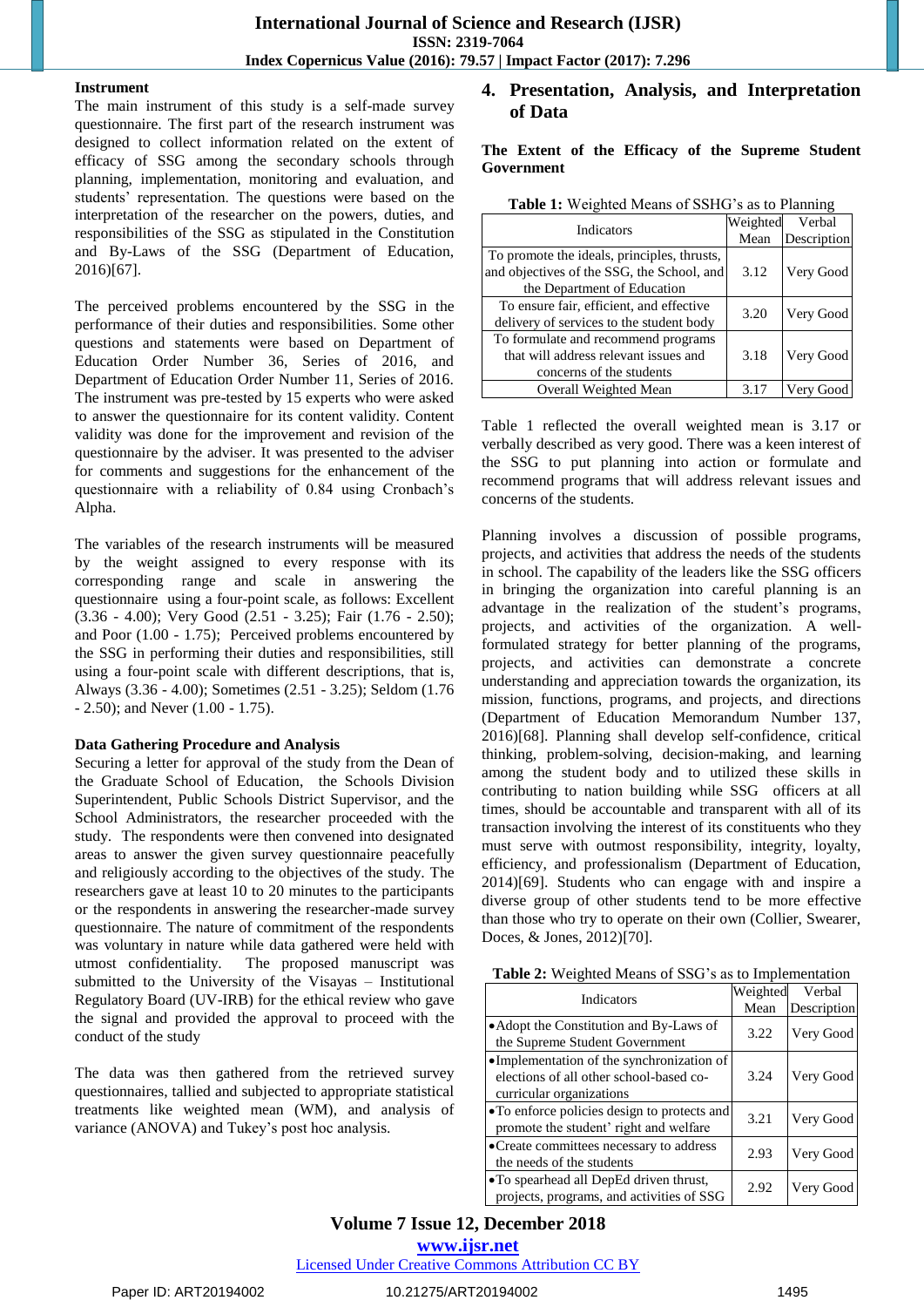| such as:                                                                                                                                                                                         |      |           |
|--------------------------------------------------------------------------------------------------------------------------------------------------------------------------------------------------|------|-----------|
| •Organize the participation of students<br>and volunteers in the annual Brigada<br>Eskwela                                                                                                       | 3.38 | Excellent |
| •Lead/ participate in the National<br>Greening Program and other<br>environment-related activities                                                                                               | 3.04 | Very Good |
| •Conduct activities and awareness<br>campaigns to encourage parents to enlist<br>their five-year-old children for<br>kindergarten                                                                | 2.45 | Fair      |
| •Conduct book and toy drive and other<br>school supplies for donation to schools<br>with kindergarten                                                                                            | 2.17 | Fair      |
| • Conduct activities to prevent students<br>from dropping out of school                                                                                                                          | 2.73 | Very Good |
| •Conduct English Speaking Campaigns,<br>and Reading and Tutorial Services                                                                                                                        | 2.39 | Fair      |
| •Conduct activities to support Anti-Drug<br>abuse Education and Campaign                                                                                                                         | 3.15 | Very Good |
| • Assist in ensuring that the school is a<br>smoke/tobacco-free place                                                                                                                            | 2.82 | Very Good |
| • Lead the students in organizing activities<br>which start during the Teachers' Month<br>Campaign every September and which<br>culminate during Worlds' Teacher Day<br>celebration on October 5 | 3.64 | Excellent |
| • Encourage and support the participation<br>of the students in recognized co-<br>curricular clubs/organization and<br>activities                                                                | 3.39 | Excellent |
| Overall Weighted Mean                                                                                                                                                                            | 2.98 | Very Good |

Table 2 reveals the extent of the efficacy of the SSG as to implementation. As revealed in the table, it was observed that the respondents, in general, rated the indicators as very good, with an overall weighted mean of 2.98.

Labeled "fair", mandated projects, programs, and activities of SSG include Conduct activities and awareness campaigns to encourage parents to enlist their five-year-old children for kindergarten; Conduct English Speaking Campaigns, and Reading which implicate students to bullying like simple teasing of the use of the English language; Tutorial Services since students primarily do not possess the related knowledge, skills and behavior to do this; and Conduct book and toy drive and other school supplies for donation to schools with kindergarten which involve SSG officers an intensive effort of identification and tapping stakeholders. It is interesting to note that these programs, projects, and activities did not gain widespread support from the student body since inconsistent with their interests and principles.

However, lead the students in organizing activities which start during the Teachers' Month Campaign every September and which culminate during Worlds' Teacher Day celebration in October 5; Encourage and support the participation of the students in recognized co-curricular clubs/organization and activities; and Organize the participation of students and volunteers in the annual Brigada Eskwela – were rated as excellent.

Generally, these programs, project, and activities were admirably implemented by the SSG in the school and community. These activities give more emphasis on the involvement and participation of the students and take the occasion and opportunity in building the efficacy of the SSG where widespread support and assistance from the organization is much needed. The organization is empowered on creating and implement programs, projects, and activities as to serve the student body and school to the fullest. However, this coincides also with the views and interest of the school administration in which their support is a necessity. Without the approval and support, SSG activities will not be productive. The SSG is the foremost cocurricular student organization authorized to operate and play a significant role in implementing the programs, projects, and activities in schools nationwide (Department of Education, 2011)[71].

**Table 3:** Weighted Means of SSG's as to Monitoring and Evaluation

| етаниант                            |          |             |  |  |  |
|-------------------------------------|----------|-------------|--|--|--|
| <b>Indicators</b>                   | Weighted | Verbal      |  |  |  |
|                                     | Mean     | Description |  |  |  |
| Monitor and evaluate the student's  |          |             |  |  |  |
| activities in the school and in the | 3.12     | Very Good   |  |  |  |
| community                           |          |             |  |  |  |
| Coordinate with the SSG COMELEC     | 3.33     | Very Good   |  |  |  |
| every election period               |          |             |  |  |  |
| Monitor and to coordinate elections |          |             |  |  |  |
| of the recognized campus co-        | 3.18     | Very Good   |  |  |  |
| curricular organization             |          |             |  |  |  |
| Overall Weighted Mean               | 3.21     | Very Good   |  |  |  |

Table 3 shows the responses of the respondents on the extent of efficacy of the SSG as to monitoring and evaluation. All indicators are categorized generally as very good, with an overall weighted mean of 3.21.

The SSG is the foremost co-curricular student organization authorized to operate and implement pertinent programs, projects, and activities in schools nationwide. It lays the groundwork for good governance, volunteerism, unity, and cooperation by providing the student's various venues where they could improve their leadership knowledge, skills, and attitudes in which support mechanisms shall be provided by Department of Education at school level is to make sure that the programs, projects, and activities of the SSG are implemented, monitored and evaluated and shall be put into action and practices (Department of Education, 2011)[72]. Monitoring and evaluation are important for the organization such as the SSG to assess if the project is achieving the set targets.

Strengthening the monitoring and evaluation of SSG's initiated programs, projects, and activities gave feedback on the status whether it benefitted the students or the target respondents and served the purpose in general while providing the SSG the chance to revisit the planning and implementation phase and to reengineer and architecturally designed the processes if unsound feedback arrives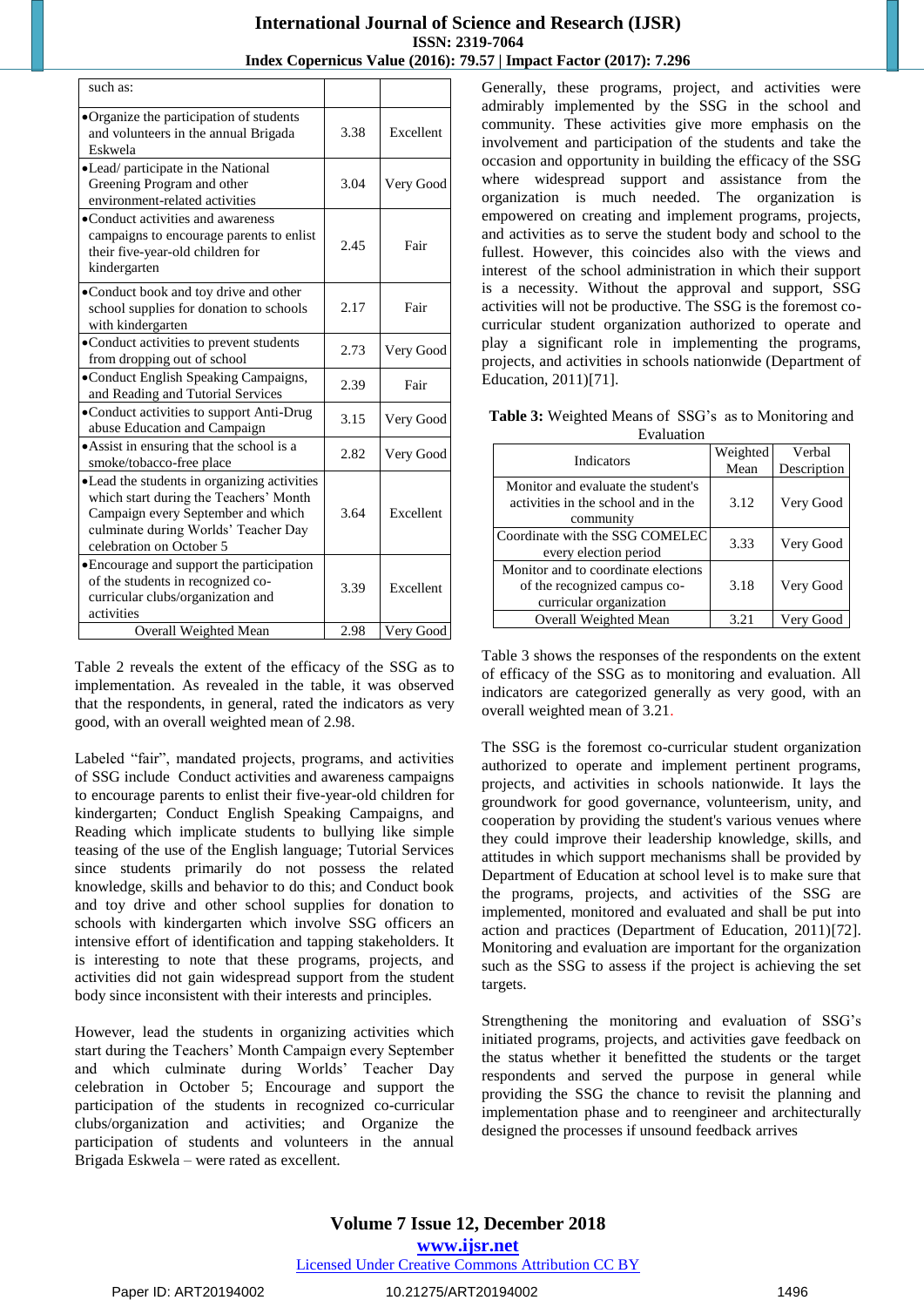#### **Student Representation**

**Table 4:** Weighted Mean of SSG's as to Student Representation

| Indicators                                   | Weighted | Verbal      |  |  |  |  |
|----------------------------------------------|----------|-------------|--|--|--|--|
|                                              | Mean     | Description |  |  |  |  |
| To serve as a representative of the students |          |             |  |  |  |  |
| in voicing out their opinions, suggestions,  | 3.09     | Very Good   |  |  |  |  |
| and grievances                               |          |             |  |  |  |  |
| To recommend to the school authorities       |          |             |  |  |  |  |
| matter regarding student affairs and         | 3.18     | Very Good   |  |  |  |  |
| activities                                   |          |             |  |  |  |  |
| To act as Coordinating Council of all co-    | 2.88     |             |  |  |  |  |
| curricular organizations in the school       |          | Very Good   |  |  |  |  |
| To participate in the drafting and           |          |             |  |  |  |  |
| formulation of the School Improvement        | 2.67     | Very Good   |  |  |  |  |
| Plan (SIP)                                   |          |             |  |  |  |  |
| To recommend to the School Head the          |          |             |  |  |  |  |
| granting, renewal or revocation of           | 2.65     |             |  |  |  |  |
| accreditation of campus student              |          | Very Good   |  |  |  |  |
| organizations.                               |          |             |  |  |  |  |
| Overall Weighted Mean                        | 2.90     | Very Good   |  |  |  |  |

Table 4, it was quantitatively described as very good in all indicators or with an overall weighted mean of 2.90 with a verbal description of very good. It can be discerned that the SSG successfully engaged in representing the student body in the policy making of the school concerning student's welfare. Article V, Bill of Rights, Section 8 clearly stated that every student has the right to proper representation and participation in different meetings and assemblies of the school on issues affecting the welfare of the student body (Department of Education, 2014)[73] .

In Youth Formation Roadmap on Student Government Program (SPG) by the Youth Formation Division (YFD) in Department of Education, Araojo (2016) presented that the involvement of the SSG President as representative of the student body in the crafting of School Improvement Plan (SIP)[74]. However, the SSG presidents are not trained on this area becoming incompetent in carrying out related task assured less in the policy making towards student's welfare.

Moreover, SSG is also representing in the Coordinating Council of Campus Co-Curricular Organization composed of the different presidents of all recognized legitimate campus co-curricular organization (presidents' circle) as the SSG President as chairperson. Being the chairperson, the SSG President tasks to plan, implement programs, and coordinate school-wide activities, which need the participation and involvement of the whole student body (Department of Education, 2014)[75]. SSG is engaged as a partner in the enhancement of their educational experience through student representation in which student representation gathers feedback to share with staff, and work collaboratively at school authorities to suggest and implement positive improvements. Their discussions are an important opportunity to raise students' concerns, resolve issues and share ideas for the enhancement of teaching and learning (University of Edinburgh, 2018)[76]. In general, a school government is a representative group of students elected by their peers to discuss their education and raise concerns with their school's senior managers and governors (Children in Scotland and University of Edinburgh, 2010)[77].

#### **Extent of the Efficacy of the SSG**

|--|

| Groups   | Count | Sum   | Average | Variance |
|----------|-------|-------|---------|----------|
| School A |       | 9.31  | 3.10    | ) በበ     |
| School B |       | 10.19 | 3.40    | ነ በበ     |
| School C |       |       | 3.08    |          |

Table 5 displays the vivid responses in each school with a significant difference in the extent of efficacy of the SSG in terms of planning. The variance of the responses tells that both School A and School C rated very good and School C rated excellent in planning. Likewise, it expresses that the responses of the respondents are very close as depicted in the values of the variance of 0.00 both for schools School A and School B, and 0.01 for School C. The quality of rating made by the respondents towards the efficacy in terms of planning is that the SSG implies that planning offers perspective. As the organization creates its objectives, it will focus on what it wants to achieve. Planning forces the organization to organize, prioritize and put it into perspective. Nobody wants time to work on something unimportant (DBHurley, n.d.)[78].

**Table 6:** Comparison of SSG's as to Planning

| Source of<br>Variation             |      | SS df MS | p-<br>value | Decision Interpretation |
|------------------------------------|------|----------|-------------|-------------------------|
| Between Groups $ 0.19 $ 2 $ 0.09 $ |      |          | 0.01        | Reject Ho Significant   |
| Within Group                       | 0.04 | 0.01     |             |                         |
| Total                              |      |          |             |                         |

Table 6 implies a significant difference in respondents ' responses since the p-value of 0.01 is greater than the significance level of 0.05. This proves that the schools express different levels of perception on the functionality on the extent of the efficacy of the SSG, as to planning.

Table 7 Post Hoc Analysis on the Extent of the Efficacy of SSG as to Planning

| Schools                 | Tukey's<br>HSD, q | Absolute mean<br>difference | Interpretation  |  |  |  |  |
|-------------------------|-------------------|-----------------------------|-----------------|--|--|--|--|
| $A(3.1)$ and B $(3.40)$ | 0.13              | 0.30                        | Significant     |  |  |  |  |
| $A(3.1)$ and $C(3.08)$  |                   | 0.02                        | Not Significant |  |  |  |  |
| $B(3.4)$ and C (3.08)   |                   | 0.32                        | Significant     |  |  |  |  |

The table 7 shows that the absolute mean difference between school A and B  $(0.30)$  is greater than the q  $(0.13)$ . Similarly, the absolute mean difference between schools B and C (0.32) is greater than the *q* (0.13). Both pairwise comparisons entail significance of the efficacy of SSG in term of planning.

**Table 8:** Descriptives of SSG's as to Implementation by School

| <b>DUITOUI</b><br>Variance<br>Count<br>Sum<br>Groups<br>Average |  |       |      |      |  |  |
|-----------------------------------------------------------------|--|-------|------|------|--|--|
| School A                                                        |  | 12.54 | 3.14 | 0.04 |  |  |
| School B                                                        |  | 13.06 | 3.27 | 0.05 |  |  |
| School C                                                        |  | 12.51 | 3.13 | 0.03 |  |  |

In table 8 shows the significant difference in the extent of the efficacy of the SSG in term of implementation, the averages

## **Volume 7 Issue 12, December 2018**

**www.ijsr.net**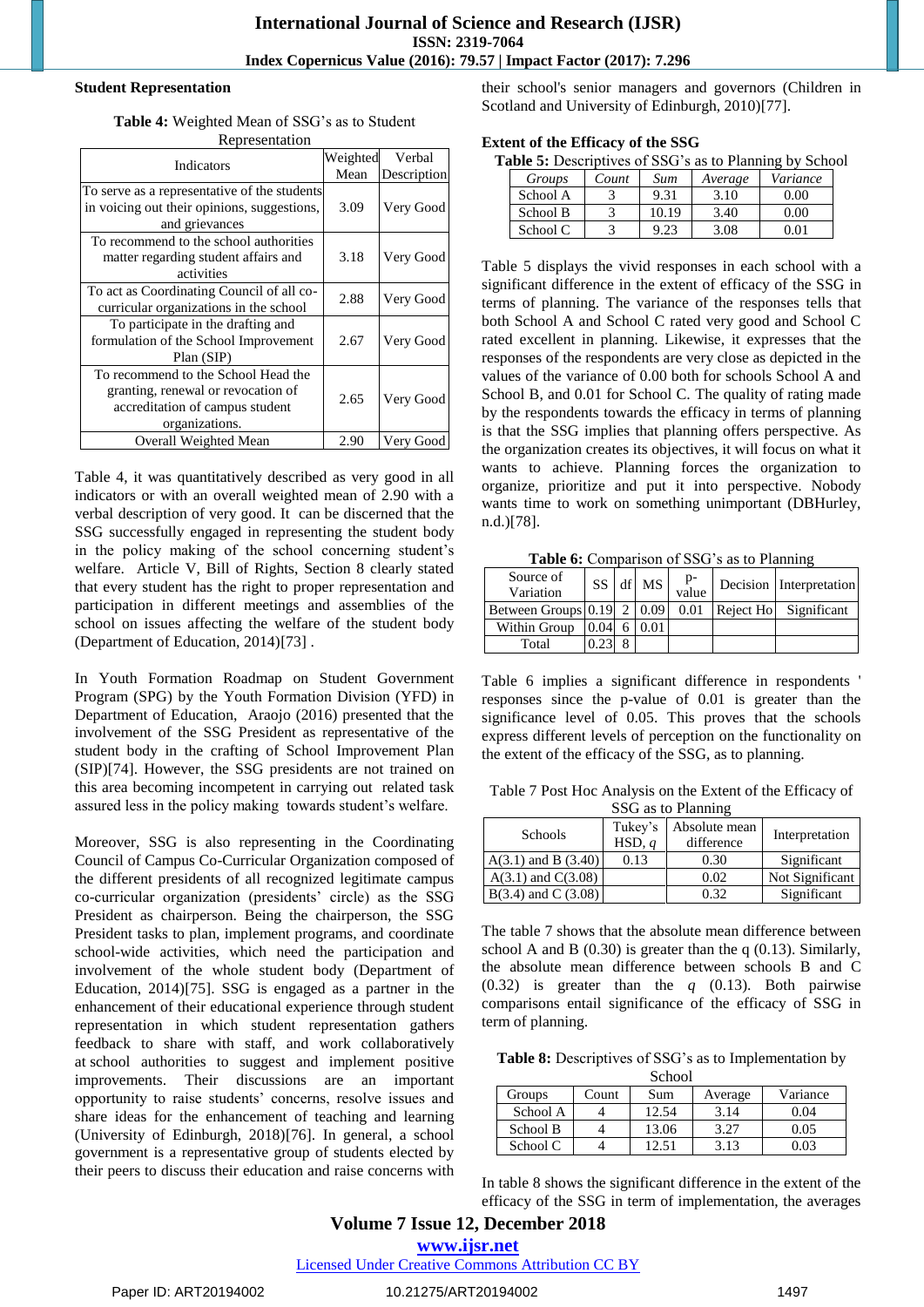3.14, 3.27 and 3.13, of the three secondary schools in Daanbantayan District II labeled as very good. The rating is very close among the responses of the respondents as seen in the variances of School A with 0.04, School B with, 0.05 and School C with,  $0.03$ . The label "very good" to schools A, B, and C was a clear indication that the SSG in Daanbantayan District II Secondary Schools responded to the mandate stated Department of Education Orders that student organization are mandated to implement the mandated projects, programs, and activities and to be implemented annually in the school and community.

All school heads/principals, Schools Division Superintendent, Regional Directors are tasked to ensure the smooth implementation of the SGP through this Department of Education Order. The SGP Division Coordinators are required to monitor compliance of all SSGs and their respective SSG Advisers with these directives. The SGP Regional Coordinators shall actively lead and coordinate all SSG and SGP-related activities of all concerned at all levels. In school level, School Heads through their SSG Adviser are directed to strongly implement the attached mandate SSG programs, projects, and activities (Department of Education, 2011)[83].

Villanueva (personal communication, June 18, 2018) said that DepEd South Cotabato gathers student leaders for planning workshop as to ensure that all the programs, projects, and activities to be undertaken by the SSG will be youth-oriented and responsive to their primary needs.

Implementation of the pertinent programs, projects, and activities in schools nationwide, lays the groundwork for good governance, volunteerism, unity, and cooperation by providing the student's various venues improving their leadership knowledge, skills, and attitudes to become better members of society in accordance with the ideals and principles of participatory democracy and good citizenship (Department of Education, 2011)[79]. Problems can arise due to a wide range of factors like little experience and evaluation tradition or a system for conducting a large- scale evaluation due to the limited professional expertise of those responsible for evaluating (Organization for Economic Cooperation Development, 2009)[85].

| Source of<br>Variation | SS   | df | <b>MS</b>           | $p-$<br>value | Decision                   | Interpretation            |
|------------------------|------|----|---------------------|---------------|----------------------------|---------------------------|
| Between<br>Groups      | 0.05 | ∍  | $0.02 \,   \, 0.56$ |               | Failed to<br>reject the Ho | <b>Not</b><br>Significant |
| Within Groups          | 0.35 |    | 0.04                |               |                            |                           |
| Total                  | 0.39 |    |                     |               |                            |                           |

**Table 9:** Comparison of SSG's as to Implementation

Table 9 shows that there is no significant difference between respondent responses as the p-value of 0.56 is statistically greater than the significance level of 0.05. The data depicted that the three schools share statistically the same experiences on the extent of efficacy as to the implementation programs, projects, and activities made by their respective SSG.

## **Monitoring and Evaluation**

Monitoring takes place when a program is implemented and evaluated at the end of the project. Impact assessment is a method used in project results to analyze differences in results with and without the program.

|  | Table 10: Descriptives of Monitoring and Evaluation by |  |  |
|--|--------------------------------------------------------|--|--|
|  | $R_{\alpha}$ <sub>0</sub>                              |  |  |

| <b>SURVOI</b> |       |       |         |          |  |  |  |
|---------------|-------|-------|---------|----------|--|--|--|
| Groups        | Count | Sum   | Average | Variance |  |  |  |
| School A      |       | 14.58 | 2.92    | 0.07     |  |  |  |
| School B      |       | 14.94 | 2.99    | 0.04     |  |  |  |
| School C      |       | 14.55 | 2.91    | 0.06     |  |  |  |

Table 10 shows, the significant difference in the extent of efficacy of the SSG in term of monitoring and evaluation. The three secondary schools rated 2.92 for School A, 2.99 for School B and 2.91for School C, labeled as very good and the ratings of the respondents are very close with the variances of 0.07 for School A, 0.04 for School B, and 0.06 for School C.

The very good and very close rating for monitoring and evaluation infer that the SSG in Daanbantayan District II Secondary Schools is more or less have the same perspective as to the importance of monitoring and evaluation for the realization and the success of the implementation of programs, project, and activities

A key priority in the monitoring and evaluation phase is the development of indicators and measures of system performance that allow a good understanding of how well programs, projects, and activities are implemented. Using the result of the monitoring and evaluation, school authority can analyze the efficacy of the SSG and identify priority areas for planning, intervention, and strategy.

In general, monitoring and evaluation work better together to improve the results of the SSG in schools, most likely in secondary schools in the Daanbantayan District II regarding the implementation of programs, projects, and activities (Organization for Economic Cooperation Development, 2009)[80].

| <b>Table 11:</b> Comparison of SSG's as to Monitoring and |
|-----------------------------------------------------------|
| Evaluation                                                |

| .                        |      |                |      |             |                            |                    |  |  |
|--------------------------|------|----------------|------|-------------|----------------------------|--------------------|--|--|
| Source of<br>Variation   | SS   | df             | МS   | p-<br>value | Decision                   | Interpretation     |  |  |
| <b>Between</b><br>Groups | 0.02 | $\mathfrak{D}$ | 0.01 | 0.85        | Failed to<br>reject the Ho | Not<br>Significant |  |  |
| Within<br>Groups         | 0.68 | 12             | 0.06 |             |                            |                    |  |  |
| Total                    |      | 14             |      |             |                            |                    |  |  |

Table 11 showed the no significant difference of the respondent groups on the extent of efficacy of the SSG, as to monitoring and evaluation. When the responses of the respondents by schools were subjected to analysis of variance, it was denoted that the p-value of 0.85 was greater than the level of significance of 0.05. Responses of respondents are statistically the same or of no significant difference.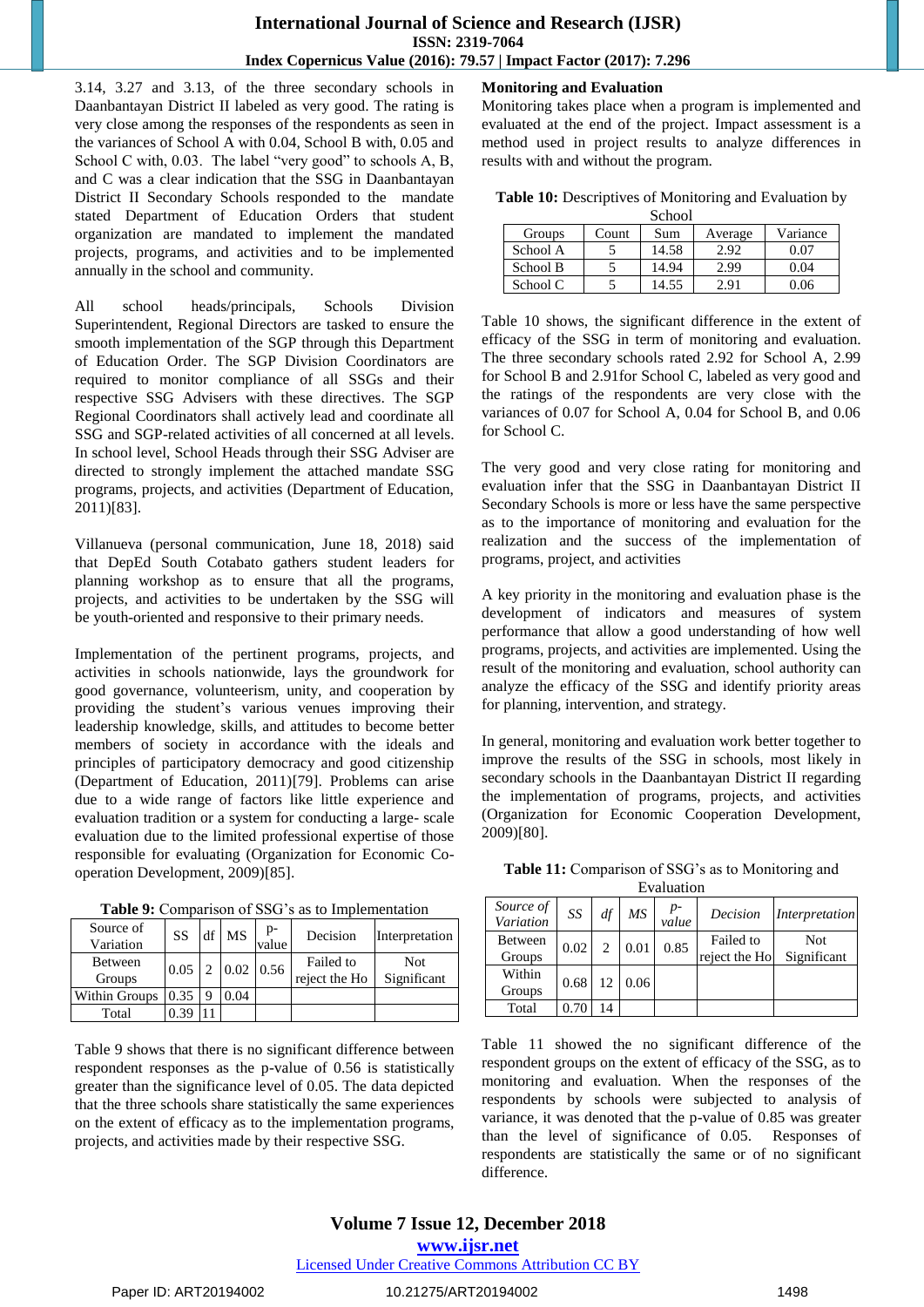#### **Student Representation**

SSG actively seeks to understand the concerns and wishes of the student body in order to take appropriate action with regard to these concerns and wishes (The School of the Art Institute of Chicago, 2017)[81]. The most important role of a student representative is to represent his fellow students.

| Table 12: Descriptives of SSG's as to Student |  |
|-----------------------------------------------|--|
|-----------------------------------------------|--|

| <b>Representation by School</b> |       |       |         |          |  |  |  |
|---------------------------------|-------|-------|---------|----------|--|--|--|
| Groups                          | Count | Sum   | Average | Variance |  |  |  |
| School A                        | 12    | 35.13 | 2.93    | 0.30     |  |  |  |
| School B                        | 12    | 36.90 | 3.07    | 0.20     |  |  |  |
| School C                        | 12    | 34.34 | 2.86    | 0.21     |  |  |  |

Table 12 expresses the close responses of the respondents from the three secondary schools as observed in the variances of School A with, 0.30, School B with, 0.20, and School C with, 0.21 which means that the averages of 2.93 for School A, 3.07 for School B, and 2.86 for School C, all as very good, declare a statistically unanimous experiences of the respondents with the SSG on the extent of the efficacy in term of student representation in the research local. Student representations were prevailing in each respective schools.

Ideally, being a student representative allows students to develop and strengthen their leadership skills, connect with different internal and external agencies, help fellow students to have their voice heard and share their experiences and participate in nationwide events for student leaders (Western Sydney University, 2018)[82]. Fair representation can be measured by the extent to which student councilors seek and reflect the views of the fellow students/constituents, rather than simply expressing but enhancing the credibility and effectiveness of student government (Kinyua, 2015)[83]. Student representation serves a voice to represent them to the administration of schools. Through the student representation, SSG serves as a liaison between students and school administration, creating a two-way communication channel in which both parties can express ways to better the University as a whole body or in school in the Philippines context (Purdue Exponent, 2018)[84].

**Table 13:** Comparison of SSG's as to Student **R**epresentation

| nudiusunung            |              |    |                  |             |                                        |                |  |
|------------------------|--------------|----|------------------|-------------|----------------------------------------|----------------|--|
| Source of<br>Variation | SS           | df | <b>MS</b>        | p-<br>value | Decision                               | Interpretation |  |
| Between<br>Groups      | 0.29         | 2  | $0.14 \mid 0.55$ |             | Failed to<br>reject the Ho Significant | <b>Not</b>     |  |
| Within Groups          | 7.82 33 0.24 |    |                  |             |                                        |                |  |
| Total                  |              |    |                  |             |                                        |                |  |

Table 13 showed, that the p-value of 0.55 is greater than the level of significance of 0.05, which says that, there is no significant difference in the responses of the respondents on the extent of the efficacy of the SSG in Daanbantayan District II Secondary Schools as to the student representation. Similarly, the three schools accorded to rate the SSG in terms of student representation as very good.

## **Perceived Problems**

Bosire, Chemnjor, and Ngware (2008) declared student leadership a very risky undertaking because student leaders face challenges in executing their university leadership roles [85].

**Table 14:** Weighted Perceived Problems Encountered By the SSG

| Problems Encountered                                                            | Weighted | Verbal      |
|---------------------------------------------------------------------------------|----------|-------------|
|                                                                                 | Mean     | Description |
| SSG officers lack self-drive and motivation                                     | 2.77     | Sometimes   |
| n executing their duties and responsibilities                                   |          |             |
| SSG officers are not firm in decision making                                    | 2.69     | Sometimes   |
| Lack of training on how to make resolution                                      | 2.65     | Sometimes   |
| and proposal on every activity and process                                      |          |             |
| of approval                                                                     |          |             |
| SSG officers lack the budget and cannot                                         | 2.52     | Sometimes   |
| manage the resource wisely to implement                                         |          |             |
| the programs and activities                                                     |          |             |
| SSG officers find difficulty in balancing                                       | 2.50     | Seldom      |
| leadership and academic life                                                    |          |             |
| SSG officers lack teamwork in their                                             | 2.44     | Seldom      |
| programs and activities are undertaken                                          |          |             |
| The SSG failed to plan concrete programs,                                       | 2.40     | Seldom      |
| projects, and activities related to the                                         |          |             |
| objectives and purpose of the SSG and                                           |          |             |
| school                                                                          |          |             |
| The SSG has failed to monitor and evaluate                                      | 2.37     | Seldom      |
| the programs, projects, and activities are                                      |          |             |
| undertaken                                                                      |          |             |
| The SSG has failed to implement programs,                                       | 2.34     | Seldom      |
| projects, and activities are undertaken                                         |          |             |
| Students are not supportive of the programs,                                    | 2.24     | Seldom      |
| projects, activities, and meeting of the                                        |          |             |
| <b>Supreme Student Government</b>                                               |          |             |
| Parent Teacher Association is not willing to                                    | 2.10     | Seldom      |
| work with the student leaders from planning                                     |          |             |
| to implementation of projects, programs,                                        |          |             |
| and activities                                                                  |          | Seldom      |
| The school did not utilize the Supreme                                          | 1.95     |             |
| Student Government as an implementing<br>arm in the implementation of projects, |          |             |
| programs, and activities                                                        |          |             |
| Teachers are not willing to work with the                                       | 1.90     | Seldom      |
| student leaders from the planning up to the                                     |          |             |
| implementation of projects, programs, and                                       |          |             |
| activities                                                                      |          |             |
| School Head is not willing to work with the                                     | 1.85     | Seldom      |
| student leaders from the planning up to the                                     |          |             |
| implementation of projects, programs, and                                       |          |             |
| activities                                                                      |          |             |
| SSG Adviser is not willing to work with the                                     | 1.78     | Seldom      |
| student leaders from the planning up to the                                     |          |             |
| implementation of projects, programs, and                                       |          |             |
| activities                                                                      |          |             |
| Overall Weighted Mean                                                           | 2.30     | Moderate    |

Table 14 depicts the perceptions among the respondents on the fifteen indicators of the perceived problems encountered by the SSG in performing their duties and responsibilities, with a computed overall weighted mean of 2.30 and was verbally described as seldom, with four indicators were depicted as sometimes; and eleven as seldom.. Specifically the officers of the organization in performing the functions laid down in the Constitution and By-Laws of the SSG. The

## **Volume 7 Issue 12, December 2018**

**www.ijsr.net**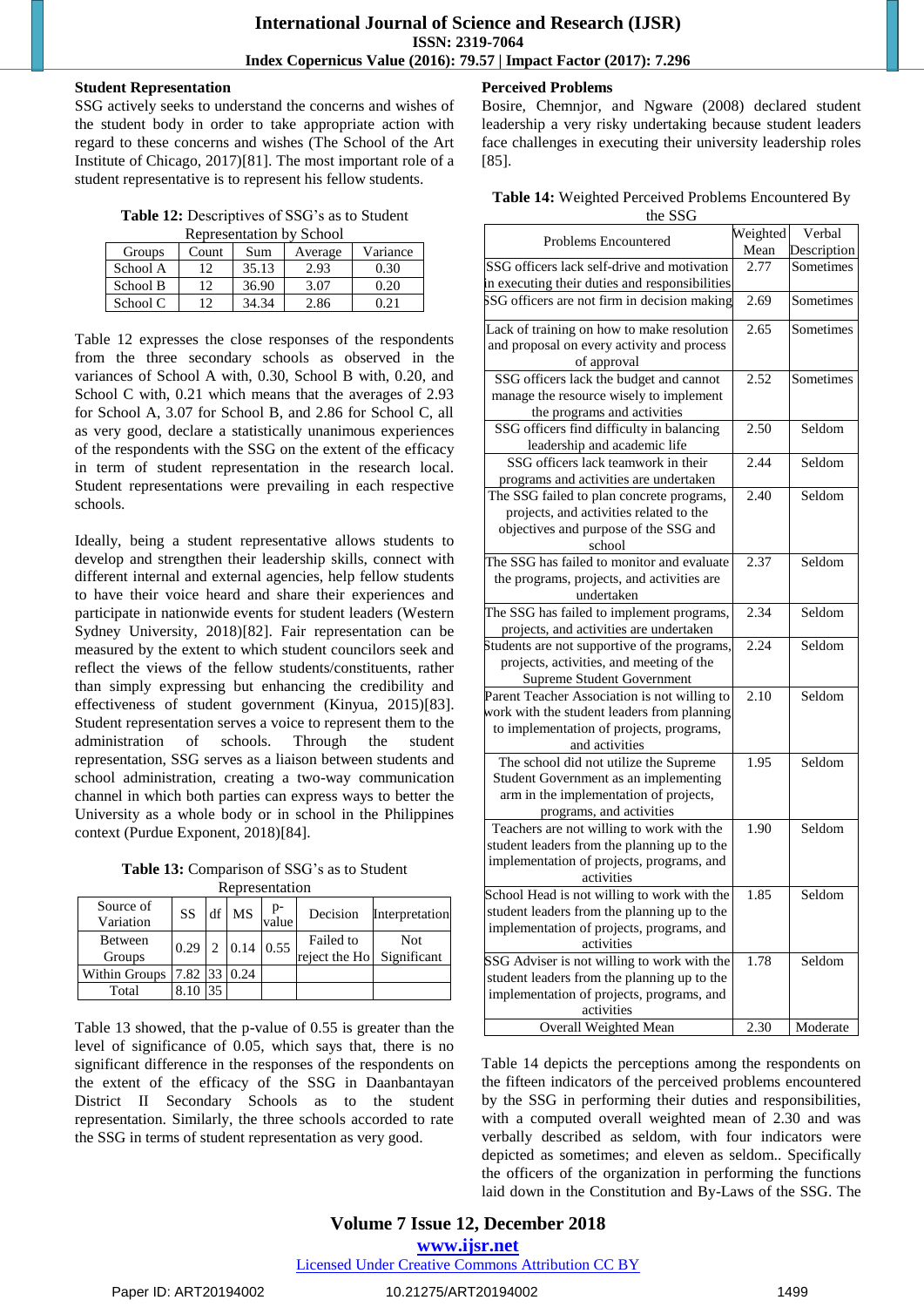extent of the efficacy of the SSG, as to planning, implementation, monitoring and evaluation, and student representation were among the top most of the perceived problems by the SSG.

There is indeed a need to conduct a leadership empowerment and development program to the student leaders for leadership to equip them to possess not only the trust invested upon them by the student but the knowledge and skills needed for a good and efficient leader. The said leadership empowerment and development can be employed capacitating measures for the SSG officers in handling the organization and boasting self-drive and motivation in executing their duties and responsibilities in which self-drive and motivation can be the main central force that can be applied to student leaders/officials so that they can act voluntarily to achieve a goal through firm decision-making.

Student leaders are aware of some of these challenges like high student expectation; conflict between academic pursuits and leadership roles, and financial constraints in student organization (Bosire, et al, 2008)[86]. The lack of training on making resolutions and proposals for every activity and the process of approval challenged the SSG. There is a need a to provide adequate training on parliamentary procedure to equip the student officers in holding and effective meeting and come up better planning, implementation, and monitoring and evaluation of the mandated programs, projects, and activities. Training will make the student leaders inspire them to endure becoming worthy leaders in their organization that they lead and serve.

A more challenging in running the SSG in each secondary schools is the lack the budget and failing to manage the resource wisely to implement the programs, projects, and activities including the affairs and business and SSG leading to the failure to provide the basic services of the concern organization. Dorozhkin, et al. (2016) stated that the student government bodies should be provided with resources such as premises, work equipment, access to the working space, and financial support for the student government work plans [87].

Being the umbrella organization in the schools, and foremost co-curricular student organization authorized to operate and implement pertinent programs, projects, and activities in schools nationwide, the SSG, lays the groundwork for good governance, volunteerism, unity, and cooperation by providing the students various venues where they can improve their leadership knowledge, skills, and attitudes (Department of Education, 2011)[88].

In Article III, Declaration of Principles, Objectives, and Policies in the Constitution and By-Laws, states that the SSG shall be committed to putting the values, principles, and ideals of SSG into action through academics, socio-civic, leadership programs, and activities, and it is a policy to serve with outmost responsibility, integrity, loyalty, efficiency, and professionalism.

**Table 15:** Descriptive of the Perceived Problems Encountered by the SSG

| <b>Groups</b> | Count | Sum   | Mean | Variance |
|---------------|-------|-------|------|----------|
| School A      |       | 30.48 | 2.03 | 0 O O    |
| School B      |       | 35.79 | 2.39 | 0.08     |
| School C      |       | 35.40 | 2.36 | I 6      |

Table 15 shows that SSG, while performing their duties and responsibilities in each secondary school encountered problems encountered can be interpreted as seldom as noticed in the mean values of 2.03 for School A, 2.39 for School B, and 2.36 for School C. The three secondary schools in Daanbantayan District II unanimously acceded as expressed in the variances, 0.08 for School B, 0.09 for School A, and 0.16 for School C.

There is an existing problem encountered by the SSG in performing their duties and responsibilities Although, the three schools experience the same situation when it comes to the problems encountered by the SSG, however, each school may not have the same experiences from each other based on the reflected differences on the means and variances.

Somehow, there is a considerable contentment among the respondents on the performance of the SSG. The conduct of leadership empowerment and development programs are done for purposes of ensuring that student leaders or officers understand better of being a leader and the programs, projects, and activities are implemented. Likewise, providing a good environment, training, and opportunities to the SSG can improve their leadership abilities and can make a meaningful impact for the organization and the experiences of the student while staying and learning at school.

**Table 16:** Comparison of the Perceived Problems Encountered by the SSG

| Source of<br>Variation                                            | SS             |  |  | $\left  \text{ df } \right $ MS $\left  \text{p} \right $ Decision $\left  \text{Interpretation} \right $ |
|-------------------------------------------------------------------|----------------|--|--|-----------------------------------------------------------------------------------------------------------|
| Between Groups   1.17   2   0.58   0.01   Reject Ho   Significant |                |  |  |                                                                                                           |
| Within Groups                                                     | $4.67$ 42 0.11 |  |  |                                                                                                           |
| Total                                                             | 5.84           |  |  |                                                                                                           |

Table 16 showed the significant experiences of respondents on the perceived problems encountered by the SSG in performing their duties and responsibilities by the school expressing that the three schools since the p-value of 0.01 is lesser than the level of significance of 0.05.

There is a need for the strengthening of a student organization on how to become more service oriented, empowered, effective and proactive leaders for organizational success particularly in a continuous development or awareness of the SSG on their functions, duties, and responsibilities as well as the cooperation and participation of its officers and the student in general for an effective and efficient of the outcome of the organization. Discussion of possible programs, projects, and activities during planning can address the needs of the students or learners in the school that promote the welfare of all students.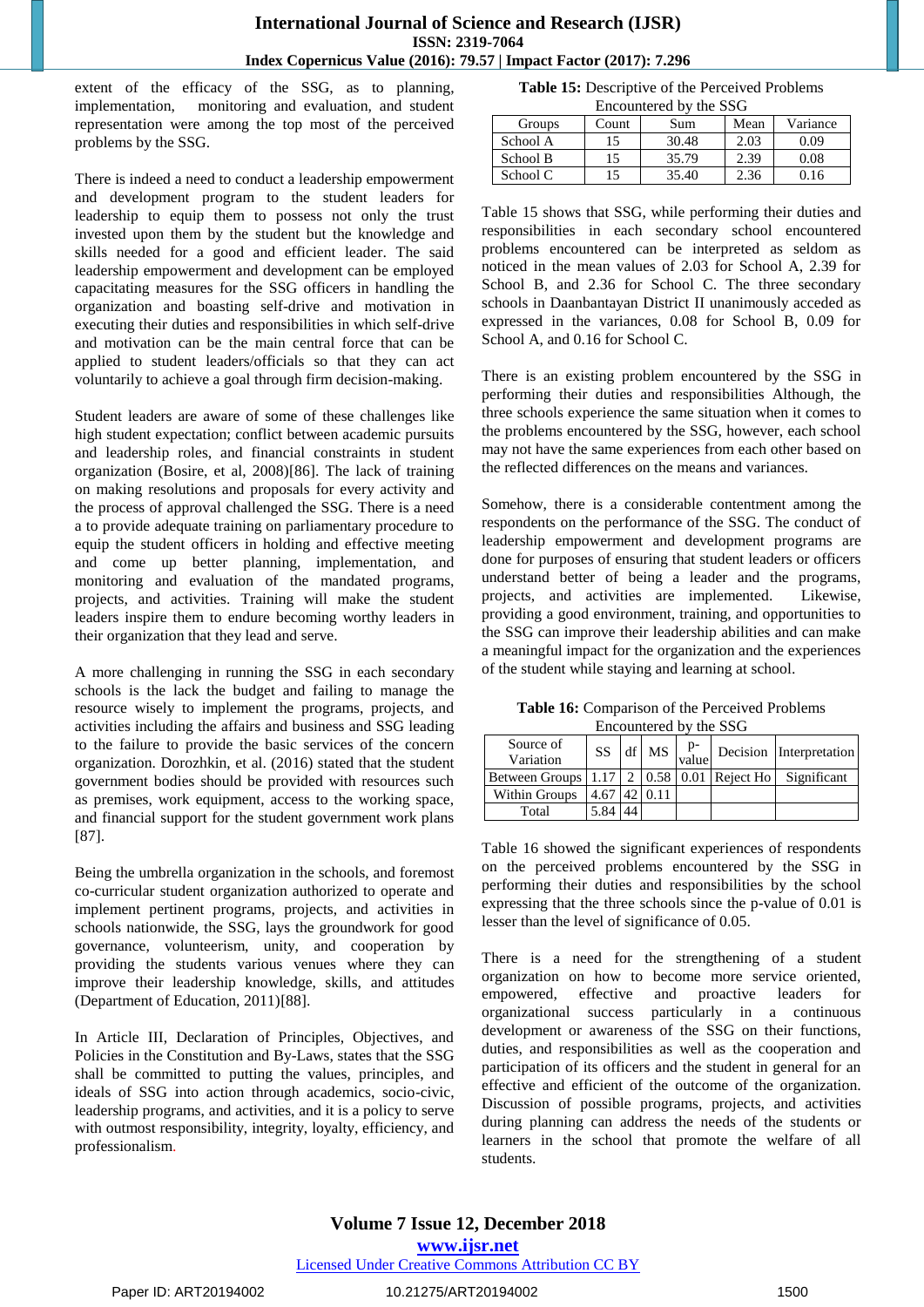| Encountered by the SSG in each School |                                               |      |                 |  |  |  |  |
|---------------------------------------|-----------------------------------------------|------|-----------------|--|--|--|--|
| Schools                               | Tukey's Absolute mean<br>HSD, q<br>difference |      |                 |  |  |  |  |
| $A(2.03)$ and B $(2.39)$              | 0.15                                          | 0.36 | Significant     |  |  |  |  |
| $A(2.03)$ and C $(2.36)$              |                                               | 0.33 | Significant     |  |  |  |  |
| $B(2.39)$ and C $(2.36)$              |                                               | 0.03 | Not Significant |  |  |  |  |

**Table 17:** Post Hoc Analysis of the Perceived Problems

The table 17 shows the pairwise comparisons of the schools in which the absolute mean difference between school A and B (0.36) is greater than the *q* (0.15); between schools A and C (0.33) is greater than the  $q$  (0.15). The two pairwise comparisons show that there is a significant difference. Generally, it reveals only school A is making a difference compared to schools A and B.

## **5. Summary of Findings**

To summarize the findings, based on the data:

With respect to the extent of efficacy of the SSG, in terms of planning, implementation, monitoring and evaluation, and student representation, altogether, the respondents, rated as very good.

Finally, the data revealed that there wa**s** a significant difference on the extent of efficacy of the SSG in term of planning, and there was no significant difference in terms of implementation, monitoring and evaluation, and student representation.

Regarding the perceived problems encountered by the SSG in performing their duties and responsibilities, the perceptions of the respondent's sectors registered as seldom. Moreover, SSG of school A seems to be functioning effectively compared to schools A and B.

## **6. Conclusion**

Supreme Student Government is a vital organization and its crucial role cannot be ignored. It paved the way for student leaders and as active partners in school and the Department of Education where productive and responsive leadership are practiced in equipping to become productive and good Filipino citizens in the future. It is highly efficacious as an implementing arm of the school and Department of Education for the programs, projects, and activities for student welfare and development. Moreover, existing problems encountered by the SSG challenge their efficacy in performing their duties and responsibilities.

## **7. Recommendations**

Based on the foregoing finding and conclusion, student leaders' involved in the SSG should master leadership knowledge and skills as one way of constructing their leadership identity, but as to improve self-drive and motivation in executing their powers, duties, and responsibilities. Then, more effective support so that every SSG in schools functions shall be provided by the school. Accordingly and effectively. leadership empowerment and developmental programs are conducted in the research locale to strengthen the leadership skills and efficacy of the SSG; and. Finally, conduct further research about the SSG efficacy to highlight the continuous development of the student government, and of its officers with the end goal of empowering SSG officers for effective leadership.

## **References**

- [1] [5]-[6]-[31]-[55]-[69]-[73]-[75] Department of Education., " Constitution and By-Laws of the Supreme Pupil Government in Elementary Schools And the Supreme Student Government in Secondary Schools", DepEd Order No. 47, 2014. Pasig City: Department of Education.
- [2] G.D. Kuh., & J.P. Lund, "What Students Gain From Participating In Student Government? Wiley Periodicals, Inc., 1994(66). doi: 10.1002/ss.37119946603M. Amirianzadeh, "Hexagon theory- student Leadership Development", Procedia -Social and Behavioral Sciences, 31(2012), 333–339, 2012.
- [3] M. Laosebikan-Buggs, " An Investigation of the Impact of Student Government Involvement at one Public Historically Black University on the Career Choice of African American Student Participants. (Doctor of Philosophy in Educational Administration Dissertation, University of New Orleans, 2006. Retrieved from https://scholarworks.uno. edu/cgi/viewcontent.cgi? article=2083&context=td
- [4] [23]-[54]-[57]-[83] A.C. Kinyua, "Factors Influencing Effectiveness Of Students' Councils In Public Secondary Schools In Kirinyaga East Sub-Country, Kenya (Master of Education in Corporate Governance, University of Nairobi, Kenya, 2015. Retrieved from [http://erepository.uonbi.ac.ke/handle/11295/90798?sho](http://erepository.uonbi.ac.ke/handle/11295/90798?show=full) [w=full](http://erepository.uonbi.ac.ke/handle/11295/90798?show=full)
- [10] J.J.Pascua, "Constitution and by-baws of the supreme pupil and supreme student government of the department of education [PowerPoint slides]" 2017. Retrieved from the state of  $\sim$ [https://www.depednegor.net/uploads/8/3/5/2/8352879/t](https://www.depednegor.net/uploads/8/3/5/2/8352879/tatp) [atp](https://www.depednegor.net/uploads/8/3/5/2/8352879/tatp) \_spg\_ssg\_consti\_and\_by\_laws.pdf Department of Education, "Policy guidelines on classroom assessment for the K to 12 basic education program" (DepEd Order No. 36, 2016. Pasig City: Department of Education.
- [11] [17] Ramirez, E. (1994). The constitution of the republic of the Philippines. Cebu City: Visayan Educational Supply Corporation
- [12] [28] D. Ferdiansyah, & H. Meutia, "The Impact Of A Student Organization (OSIS) On Leadership Identity Development (LID). Master thesis) University of Tampere School of Education, 2017). Retrieved from: http://tampub.uta.fi/ handle/ 10024/102138
- [13] [33] Rosch, D. M., & Collins, J. D. (2017). The significance of student organizations to leadership development. New Directions for Student Leadership, 2017 (155), 9–19. doi: 10.1002/yd.20246

## **Volume 7 Issue 12, December 2018**

**www.ijsr.net**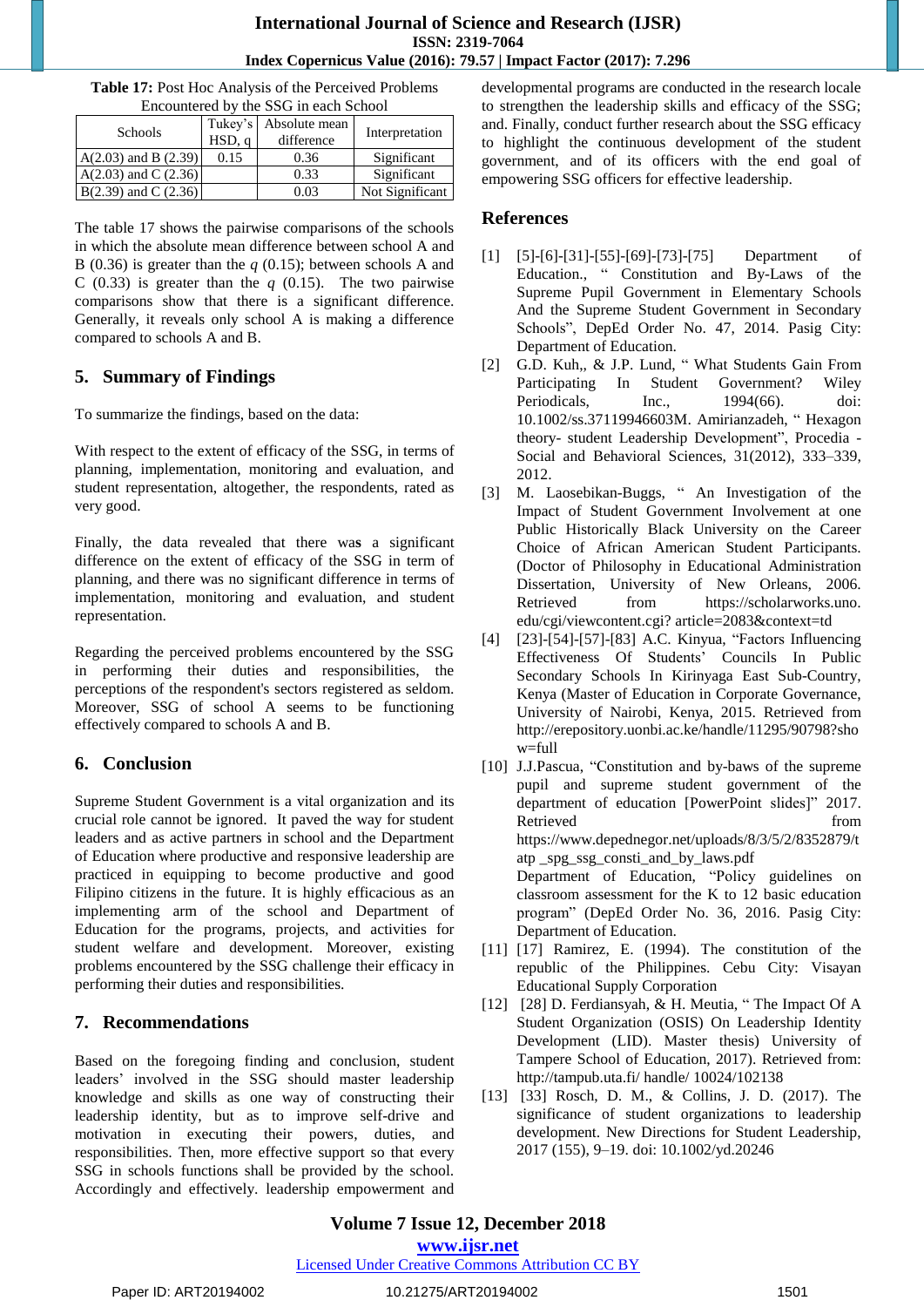- [14] [20]-[34]-[52] Department of Education and Science. "Student councils: A Voice For Students", Dublin, Ireland: Department of Education and Science 2002.
- [15] T.N. Torok, "Advising Student Governments: Models For Practice And Strategies For Success. Columbia, SC: National Association for Campus Activities Educational Foundation, 1999..
- [16] National Honor Society. (n.d.). Leadership development. Retrieved March 10, 2018, from [https://www.nhs.us/students/membership/how-to](https://www.nhs.us/students/membership/how-to-become-)[become-a](https://www.nhs.us/students/membership/how-to-become-)-member?SSO=true
- [18] [48]-[51]-[53]-[67]-[68]Department of Education, ―Orientation-workshop for Youth Formation Program Coordinators of the Regional and School Division Offices", DepEd Memo No.137, 2016. Pasig City: Department of Education.
- [19] Enhanced Basic Education Act of 2013, July 23, 2012. Retrieved from [http://www.officialgazette.](http://www.officialgazette/) gov.ph/ 2013/05/15/republic-act-no-10533/.
- [21] J.B. Santaria, & R.M.Madrid, R.M. (2016). Understanding culture, society, and politics. G. Araneta Avenue, Quezon City: Vibal Group, Inc.
- [22] [64] D.C. Vargas, "Student organization at Ramon Duterte Memorial National High School, Cebu City: Proposals Toward Convergent Programs And Projects‖, (Master thesis). Cebu City: Cebu Technological University-Main, 2003.
- [24] Blaine's Schools Organization, "Purpose of Student Council", 2018. Retrieved March 5, 2018, from <https://www.blaineschools.org/Page/1335>
- [25] [27] M.S. Chai, " Personality and Leadership Qualities Among Student Leaders", American Journal of Applied Psychology, 4(3-1), 27-32. 2015. doi: 10.11648/ j.ajap. s.2015040301.15
- [26] S.Z. Haider, " Functions of education: In perspectives Of Pakistan And India", International Journal of Social Sciences and Education, 1(4), 513-524, 2011. Retrieved from [http://ijsse.com/sites/default/files/issues/2011/v1i4/pa](http://ijsse.com/sites/default/files/issues/2011/v1i4/pa%09%09per%2018/paper%25) [per%2018/paper%](http://ijsse.com/sites/default/files/issues/2011/v1i4/pa%09%09per%2018/paper%25)
- [29] [62] A. A Aymoldanovna,, B.A. Zhetpisbaeva, K.U. Kozybaevna, & S.M. Kadirovna, S. M. "Leadership Development University Students In The Activities Of Student Government", Procedia- Social and Behavioral Sciences, 197(2015), 3131- 2136, 2015. doi: 10.1016/j.sbspro.2015.07.336
- [30] Philadelphia University Student Government Association. (2017). Student government association. Retrieved March 5, 2018, from: http://www. eastfalls.jefferson.edu/ studentengagement/ClubsandOrganizations/ sga.html
- [32] A.M.. Kalimullin, V.K. Vlasova, & R.G. Sakhieva, " Teachers' Training In The Magistrate: Structural Content And Organizational Modernization In The Context Of A Federal University", International Journal of Environmental and Science Education, 11(3), 207-215, 2016
- [35] [84] Purdue Exponent. (2018). Student government important for entirety of campus. Retrieved September 13, 2018 from https://www.purdueexponent.org/opinion/ article\_ 9841afae-cbe4-5429-8894-298e8329cb8f.html
- [36] [87] E. M Dorozhkin, E.V. Zaitseva , & B..Y. Tatarskikh, "Impact of Student Government Bodies on Students' Professional Development", International Electronic Journal of Mathematics Education, 11(7), 2666-2677, 2016. Retrieved from [http://www.iejme.com/download/impact-of-](http://www.iejme.com/download/impact-of-student-government-bodies-on-students-professional-development.pdf) student[government-bodies-on-students-](http://www.iejme.com/download/impact-of-student-government-bodies-on-students-professional-development.pdf) professional[development.pdf](http://www.iejme.com/download/impact-of-student-government-bodies-on-students-professional-development.pdf)
- [37] Wallach, G. (2008). Encyclopedia of children and childhood in history and society. Student government. Retrieved March 23, 2018 from: http://www.encyclopedia. com/children/encyclopediasalmanacs-transcripts - and-maps/student-government
- [38] T.L. Stayhorn, "Frameworks For Assessing Learning And Development Outcomes", Washington, DC: Council for the Advancement of Standard., 2006.
- [39] I.F. Ezhukova, "Preparation Of Students Of A Teacher Training University For Professional Activities On The Basis Of Student Government",. Moscow: Sholokhov Moscow State University for the Humanities, 2012.
- [40] J. Shertzer, V. Wall, A. Frandsen, Y. Guo, D.F. Whalen, & M.C. Shelley, "Four dimensions of student leadership: What predicts student' attitudes toward leadership development?", College Student Affairs Journal, 25(1), 85 – 108, 2005. Retrieved from: <https://eric.ed.gov/?id=EJ957015>
- [41] J.S. Castro, J.S. "Preparing the Philippines' Future Great Leaders". Depedbataan.com Publications. July 17, 2017. Retrieved from <http://www.depedbataan.com/> resources/4/preparing\_ the philippines future great leaders.pdf
- [42] B. Hyacinth,. LinkedIn [Profile Page], 2014. Retrieved March 10, 2018, from [https://www.linkedin.com/pulse/20141026042807-](https://www.linkedin.com/pulse/20141026042807-150905450-are-leaders-born-or-made-a-true-story) [150905450-are-leaders-born-or-made-a-true-story](https://www.linkedin.com/pulse/20141026042807-150905450-are-leaders-born-or-made-a-true-story)
- [43] Department of Education Order, "Mandated Programs, Projects And Activities Of The Supreme Student Government", DepEd Order No. 49, 2010. Pasig City: Department of Education .
- [44] Middle Tennessee State University, "Leadership development and strategic planning", 2018. Retrieved March 1, 2018, from http://www.mtsu.edu/cohre/ services and solutions/leadership- development.php
- [45] Department of Education, "Additional Guidelines To Department of Education Order Number 47, Series of 2016", DepEd Order No. 11 2016, Pasig City: Department of Education.
- [46] Ascend. "The Four Phases Of Project Management", 2018. Retrieved October 24, 2018 from [https://hbrascend.org/topics/the-four-](https://hbrascend.org/topics/the-four-phases-of-project-management/) phases-of[project-management/](https://hbrascend.org/topics/the-four-phases-of-project-management/)
- [47] University of California Press. (2004). Implementation in perspective. Retrieved March 1, 2018 from: [https://publishing.cdlib.org/ucpressebooks/view?docId](https://publishing.cdlib.org/ucpressebooks/view?docId=ft1p30046s%20&chunk.id=%20%20d0e242&%20%20toc.id=&brand=ucpress)  $=$ ft1p30046s &chunk.id= d0e242& [toc.id=&brand=ucpress](https://publishing.cdlib.org/ucpressebooks/view?docId=ft1p30046s%20&chunk.id=%20%20d0e242&%20%20toc.id=&brand=ucpress)
- [49] United Nations International Children Emergency Fund, "Program Policy and Procedures Manual: Program Operations, UNICEF, New York, Revised pp. 109-120, May 2003. Retrieved from: https://www.unicef. org/ spanish/ evaluation/files/ PPP\_excerpt\_ch5.pdf

## **Volume 7 Issue 12, December 2018**

## **www.ijsr.net**